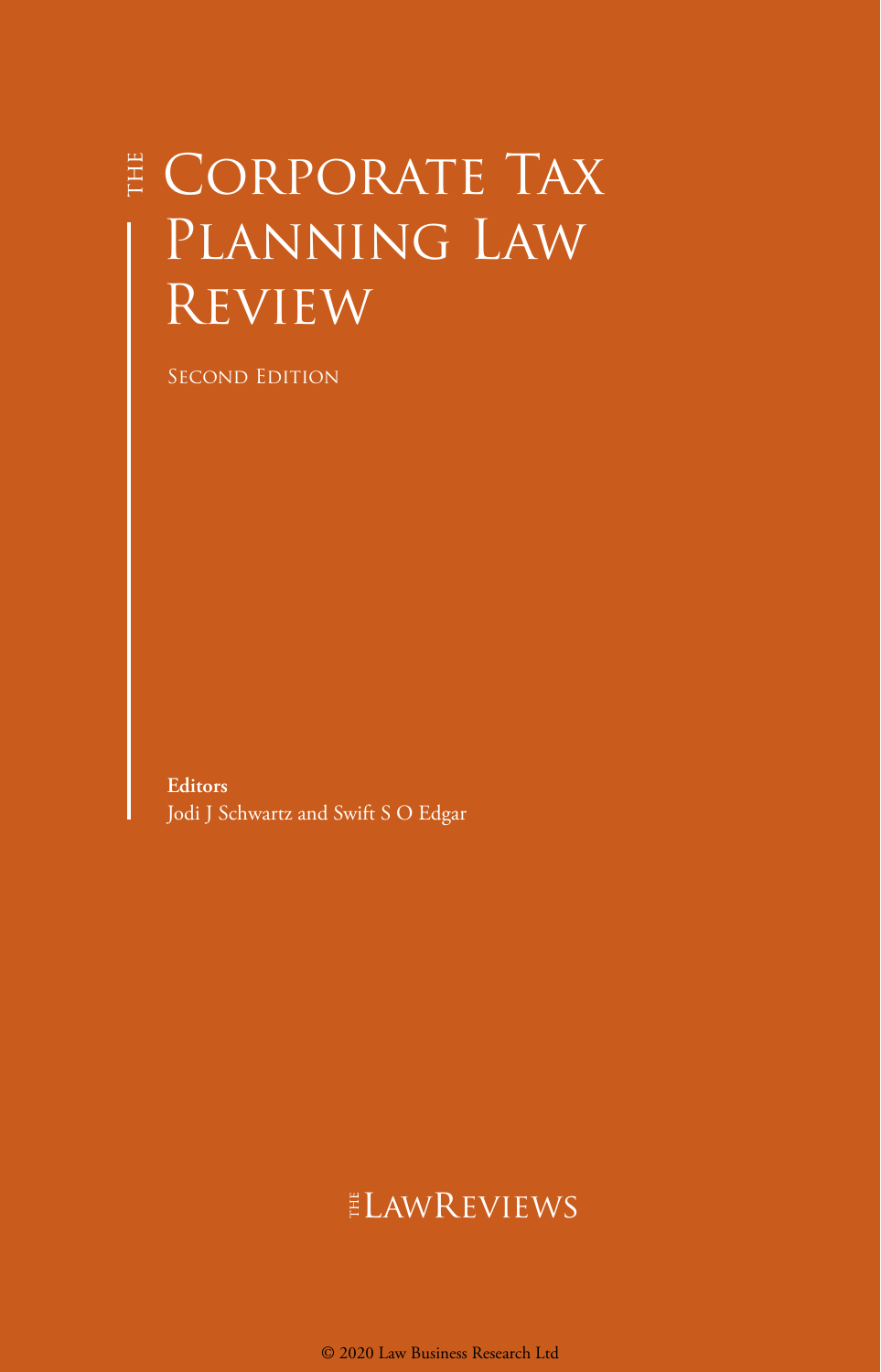# **E CORPORATE TAX** PLANNING LAW Review

Second Edition

Reproduced with permission from Law Business Research Ltd This article was first published in June 2020 For further information please contact Nick.Barette@thelawreviews.co.uk

**Editors** Jodi J Schwartz and Swift S O Edgar

## $ELMR$  EVIEWS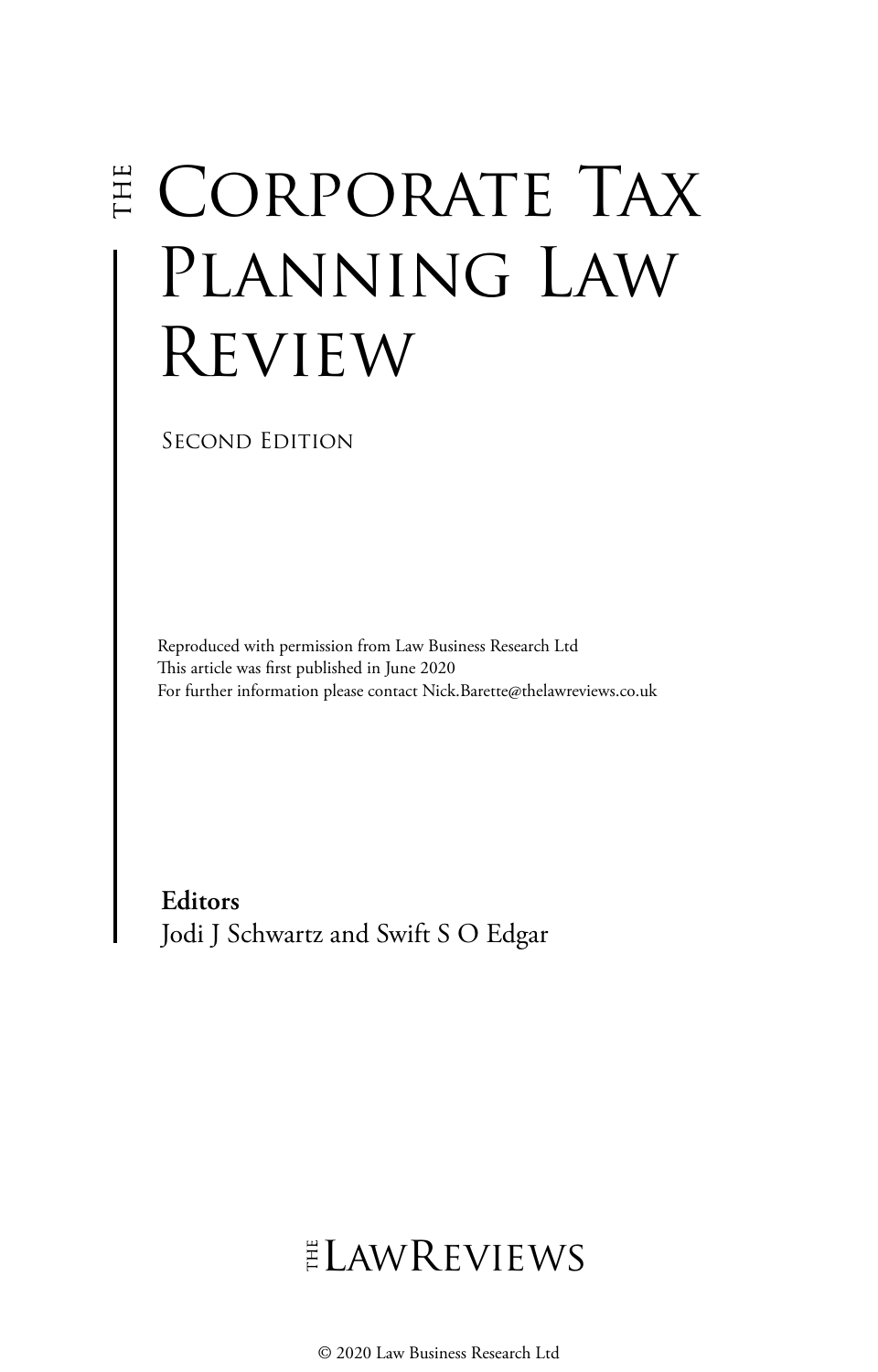#### PUBLISHER Tom Barnes

#### SENIOR BUSINESS DEVELOPMENT MANAGER Nick Barette

BUSINESS DEVELOPMENT MANAGER Joel Woods

SENIOR ACCOUNT MANAGERS Pere Aspinall, Jack Bagnall

ACCOUNT MANAGERS Olivia Budd, Katie Hodgetts, Reece Whelan

PRODUCT MARKETING EXECUTIVE Rebecca Mogridge

> RESEARCH LEAD Kieran Hansen

EDITORIAL COORDINATOR Tommy Lawson

PRODUCTION AND OPERATIONS DIRECTOR Adam Myers

> PRODUCTION EDITOR Martin Roach

> > SUBEDITOR Sarah Andreoli

CHIEF EXECUTIVE OFFICER Nick Brailey

Published in the United Kingdom by Law Business Research Ltd, London Meridian House, 34–35 Farringdon Street, London, EC4A 4HL, UK © 2020 Law Business Research Ltd www.TheLawReviews.co.uk

No photocopying: copyright licences do not apply. The information provided in this publication is general and may not apply in a specific situation, nor does it necessarily represent the views of authors' firms or their clients. Legal advice should always be sought before taking any legal action based on the information provided. The publishers accept no responsibility for any acts or omissions contained herein. Although the information provided was accurate as at May 2020, be advised that this is a developing area. Enquiries concerning reproduction should be sent to Law Business Research, at the address above. Enquiries concerning editorial content should be directed to the Publisher – tom.barnes@lbresearch.com

ISBN 978-1-83862-444-6

Printed in Great Britain by Encompass Print Solutions, Derbyshire Tel: 0844 2480 112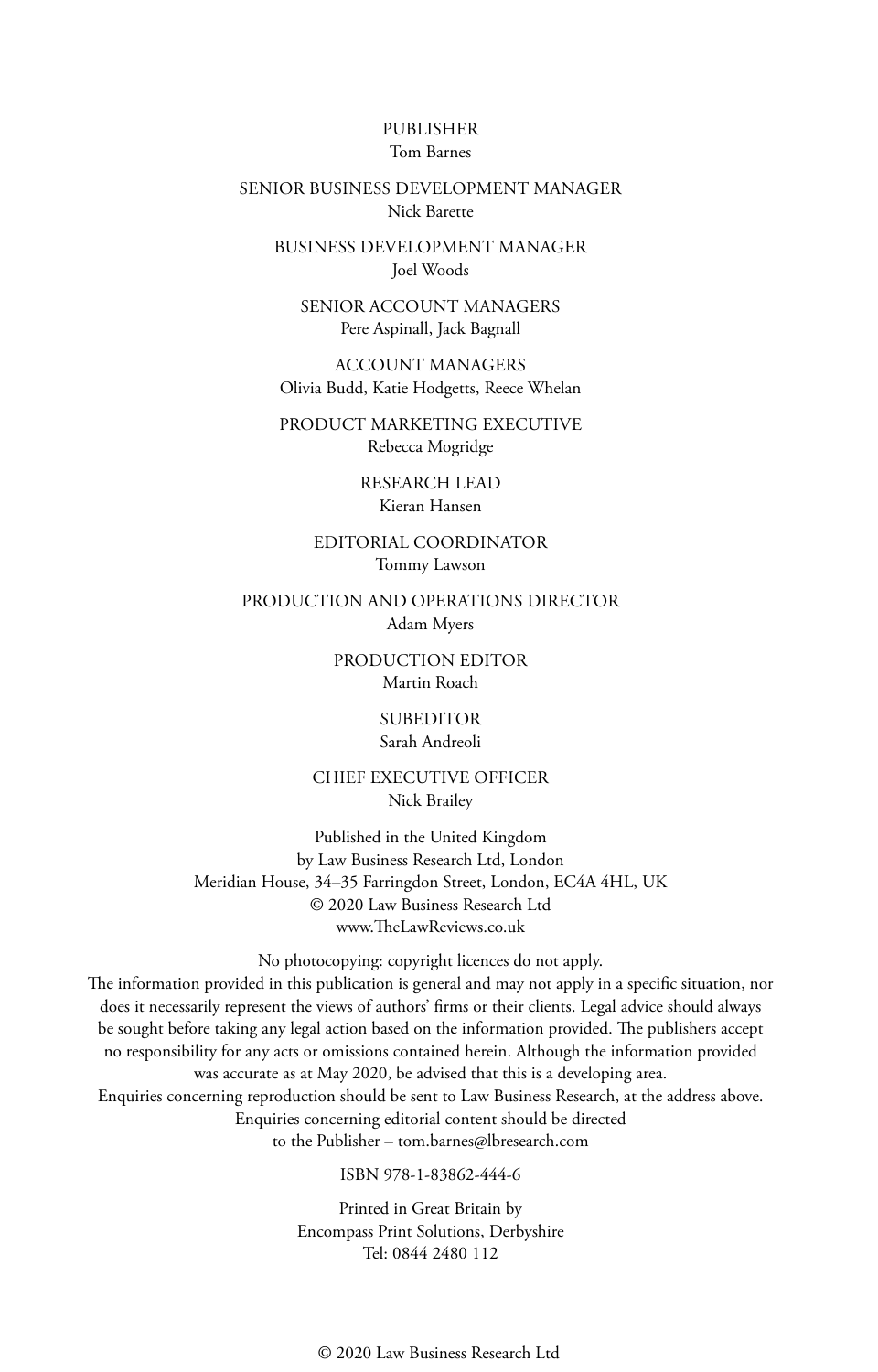## PREFACE

We are pleased to present the second edition of *The Corporate Tax Planning Review*. This volume contains 22 chapters, each devoted to a different country and each providing expert analysis by leading practitioners of the most important aspects of tax planning for multinational corporate groups in that country, with a particular focus on recent developments.

The jurisdictions represented in this volume are diverse and include established major economies (e.g., the United States, Germany, Korea, etc.); EU countries both that have become popular destinations for new business organisations and those where multinationals tend to form entities to facilitate local operations or investments; the city states of Singapore and Monaco; and several nations in the Global South (Colombia, Venezuela, Malaysia and more). Echoing this geographical variety, *The Corporate Tax Planning Review* describes tax developments worldwide that respond to different challenges in different places. At the same time, many countries share goals of preventing jurisdiction-shopping, protecting against erosion of the tax base, promoting local investment and raising revenues. These complex and at times conflicting goals present opportunities for the well advised and traps for the unwary.

While each chapter discusses issues at the cutting edge of tax law, the authors have contextualised their analyses with sufficient background information to make this volume accessible and useful to generalists and to tax practitioners outside each particular jurisdiction. Although *The Corporate Tax Planning Review* is by its nature an abbreviated overview, we hope it will at least serve as a workable compass to in-house counsel and outside advisers as they attempt to navigate their clients through the unsteady and at times uncharted waters of contemporary corporate tax planning.

We are extremely grateful to the contributors who have assiduously distilled a wealth of expertise to create this volume and to Nick Barette, Gavin Jordan, Tommy Lawson and Adam Myers at Law Business Research Limited for their editorial acumen and dedication to this project.

#### **Jodi J Schwartz Swift S O Edgar**

Wachtell, Lipton, Rosen & Katz New York, NY April 2020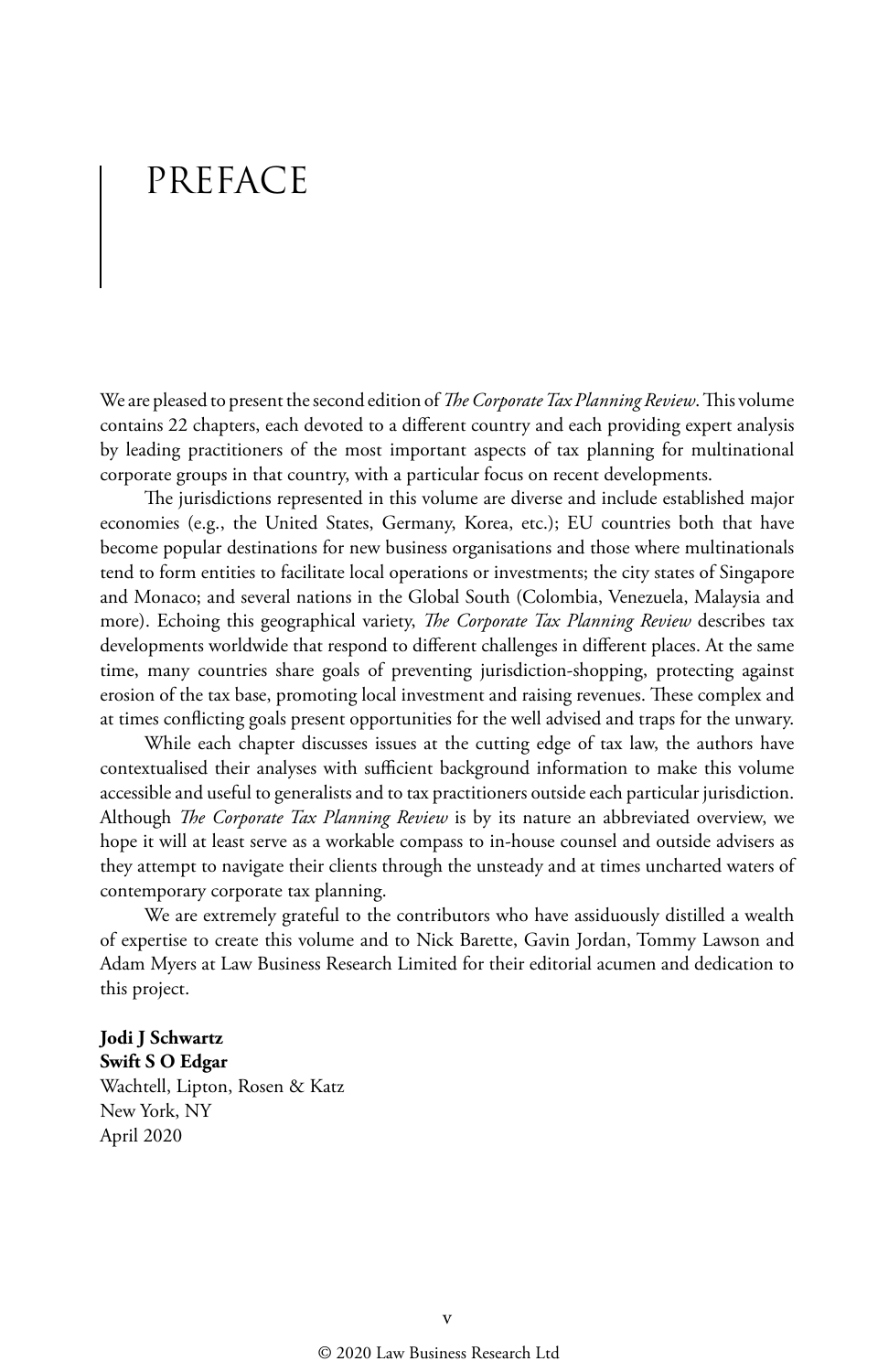**Chapter 8**

## IRELAND

*Andrew Quinn and David Burke*<sup>1</sup>

#### **I INTRODUCTION**

Ireland has a modern open economy that attracts a significant amount of inward investment by multinationals, investment funds and aircraft-leasing businesses. Key features of the Irish tax system include the 12.5 per cent corporation tax rate for trading income, tax-exempt regulated funds regime, a special purpose company regime that facilitates international financial transactions including securitisation and bond issuance, a network of over 74 double tax treaties, broad withholding tax exemptions for outbound payments and a participation exemption for gains on shares.

Ireland's international tax strategy is one of full engagement with international initiatives to combat tax avoidance and increase tax transparency. Ireland is committed to the OECD Base Erosion and Profit Shifting (BEPS) global tax reform process and has already taken a number of steps towards implementing the BEPS recommendations. Ireland has implemented the controlled foreign companies (CFC) and exit tax, interest limitation and anti-hybrid measures in the EU Anti-Tax Avoidance Directive (ATAD). The Irish government also ratified Ireland's choices under the OECD Multilateral Instrument, which came into effect in Ireland on 1 May 2019. Ireland has implemented the EU DAC 6 rules that provide for the mandatory and automatic exchange of information regarding aggressive tax planning by taxpayers in the EU. Ireland has emphasised the need to wait for the outcome of the work of the OECD Task Force on the Digital Economy before moving ahead with EU measures.

#### **II LOCAL DEVELOPMENTS**

#### **i Entity selection and business operations**

#### *Entity forms*

#### *Companies*

Businesses in Ireland tend to incorporate to take advantage of the benefits of separate legal entity status and limitation of liability. Ireland enacted amended and consolidated company law legislation in 2014 – the Companies Acts 2014 – which provides for the following forms of incorporated entity:

- *a* private company limited by shares (LTD);
- *b* designated activity company (DAC);
- *c* public limited company (PLC);
- *d* company limited by guarantee (CLG);

<sup>1</sup> Andrew Quinn is head of tax and David Burke is of counsel at the Maples Group.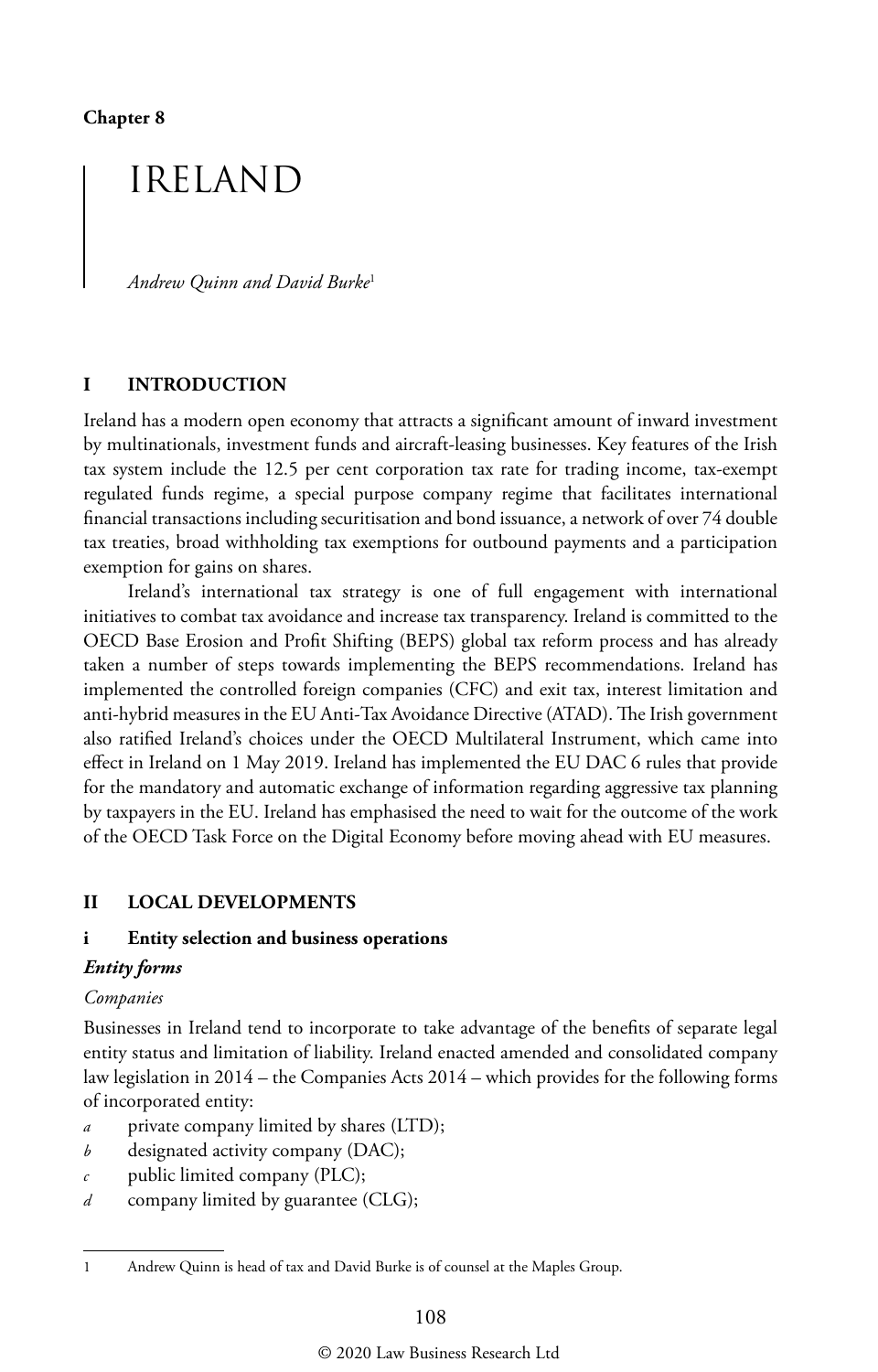- *e* unlimited company; and
- *f* investment company.

The limited company has traditionally been, and is likely to remain, the most popular form for incorporated trading business. Companies involved in the issuance of listed debt securities will be formed as DACs. Investment funds are incorporated as investment companies or as an Irish collective asset management vehicle (ICAV).

Entities with separate legal form are taxed separately.

#### *Investment funds*

Investment funds in Ireland can be established in a number of different legal forms, including non-corporate forms such as unit trusts, common contractual funds and investment limited partnerships.

Unit trusts are taxed as investment undertakings for the purposes of Section 739B Taxes Consolidation Act, 1997 (as amended) (TCA) and are subject to the 'gross roll-up regime'. This regime also applies to investment undertakings constituted as investment companies and ICAVs. Under the gross roll-up regime, investment undertakings are, broadly, not subject to tax in Ireland on any income or gains they realise from their investments and there are no Irish withholding taxes in respect of distributions, redemptions or transfers of units by or to non-Irish investors if certain conditions are met. In particular, non-Irish resident investors and certain exempt Irish investors must provide the appropriate Irish Revenue approved declaration to the fund.

#### *Partnerships*

Partnerships and limited partnerships are treated as transparent for tax purposes in Ireland. Partnerships are generally used for investment purposes and also by certain professional services firms (e.g., accountants and solicitors). In addition, pension funds may make use of a particular form of tax-transparent investment fund called a common contractual fund.

#### *Tax residence*

A company that has its central management and control in Ireland is resident in Ireland irrespective of where it is incorporated. A company that does not have its central management and control in Ireland but is incorporated in Ireland is resident in Ireland, except if the company is regarded as not resident under a double taxation treaty between Ireland and another country. In certain limited circumstances and subject to defined cut-off periods, companies incorporated in Ireland before 1 January 2015 and managed and controlled outside of a double taxation treaty territory may not be regarded as resident in Ireland.

The term 'central management and control' is, in broad terms, directed at the highest level of control of the company. The Irish Revenue Commissioners and the Irish courts emphasise the location of the meetings of the board of directors.

#### *Tax rates*

Ireland has two rates of corporation tax, a 12.5 per cent rate and a 25 per cent rate.

The 12.5 per cent rate applies to the trading income of a company that carries on a trade in Ireland (including certain qualifying foreign dividends where paid out of trading profits).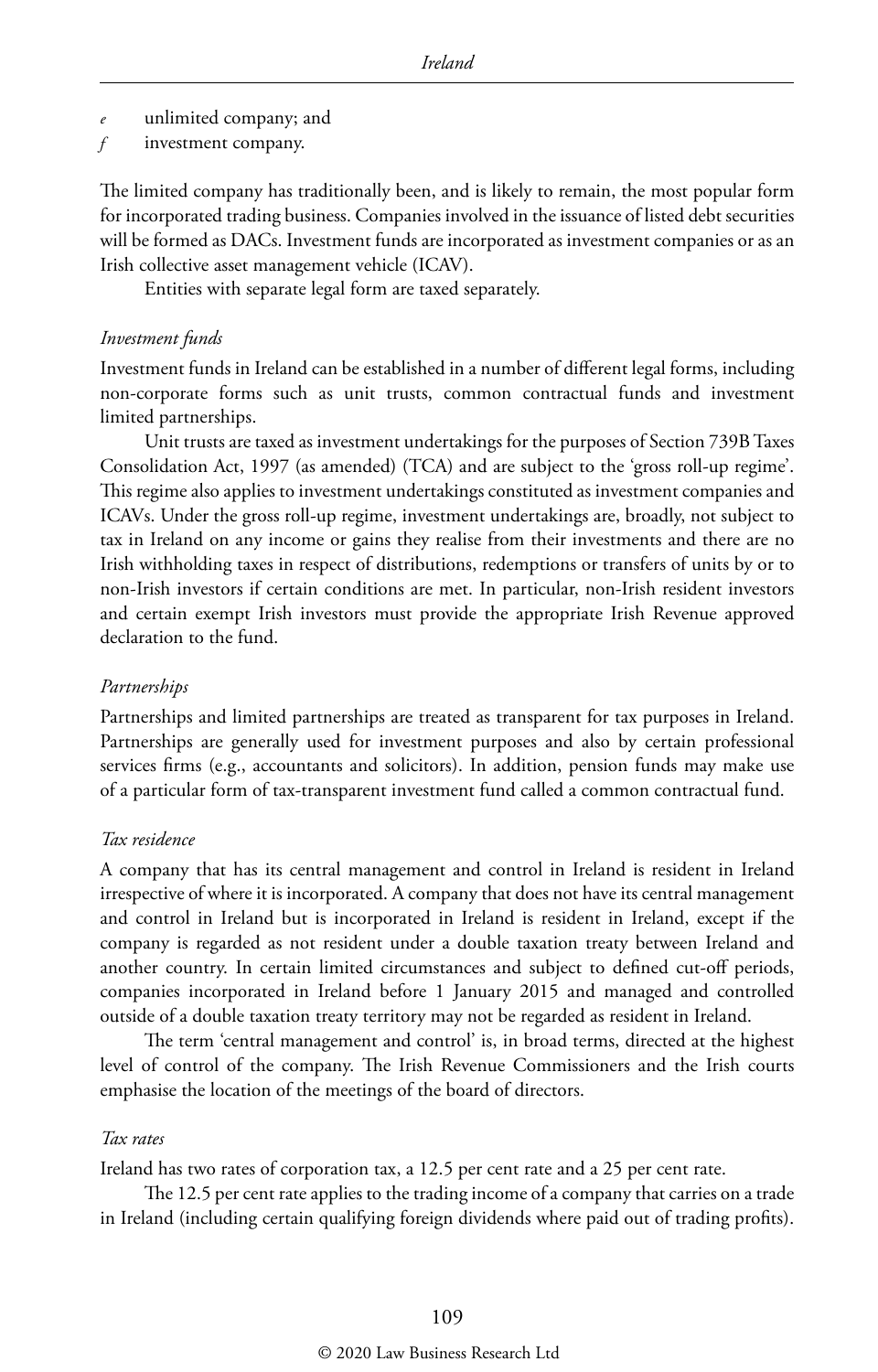There is no precise definition of what constitutes a trade for this purpose but, broadly, where a company is carrying on an active business in Ireland on a regular or habitual basis and with a view to realising a profit, it should be considered to be trading for tax purposes.

The 25 per cent rate applies in respect of passive or investment income, profits arising from a possession outside of Ireland (i.e., foreign trade carried on wholly outside of Ireland) and profits of certain trades such as dealing in or developing land and mineral exploration activities.

A 33 per cent rate applies to capital gains.

The same capital gains rates also apply to gains earned by individuals directly or through transparent entities. Personal income is taxed at rates of up to 55 per cent.

#### *Domestic income tax*

Corporation tax is charged on the total or worldwide profits of Irish-resident companies. Profits constitute income from all sources with the addition of chargeable gains.

Non-Irish tax resident companies are not subject to corporation tax unless they are carrying on a trade through an Irish branch or agency, in which case they will be subject to Irish tax on the following items:

- *a* the trading income arising directly or indirectly through or from the branch;
- *b* income from property or rights used by or held by or for the branch; and
- *c* gains that, but for the Corporation Tax Acts, would be chargeable to capital gains tax in the case of a company not resident in Ireland.

Non-Irish tax resident companies are liable for gains arising on the disposal of assets situated in Ireland that are used, held or acquired for business carried on in Ireland through a branch or agency, and on certain 'specified assets'. These include:

- *a* land and buildings in Ireland;
- *b* minerals and mining rights in Ireland; and
- *c* unquoted shares or securities deriving their value or the greater part of their value directly or indirectly from the above assets.

#### *International tax*

#### *Taxation of foreign-source income*

An Irish branch or agency will be subject to Irish tax on trading income arising from the branch, income from property or rights used by or held by the branch and gains on 'specified assets'.

#### *Relief or credit for foreign taxes*

Relief for foreign taxes incurred on payments made to an Irish tax resident company may be available under the applicable double tax treaty.

Where a payment is made from a jurisdiction with which Ireland does not have a double taxation agreement, the domestic Irish tax legislation provides for unilateral credit relief. This may be available where foreign tax is incurred by a branch of an Irish resident company, where interest withholding tax has been incurred or when a parent company that is resident in the state receives a dividend from its subsidiary in respect of which tax has been paid. Ireland also offers unilateral credit relief for foreign withholding tax on royalty income and leasing income.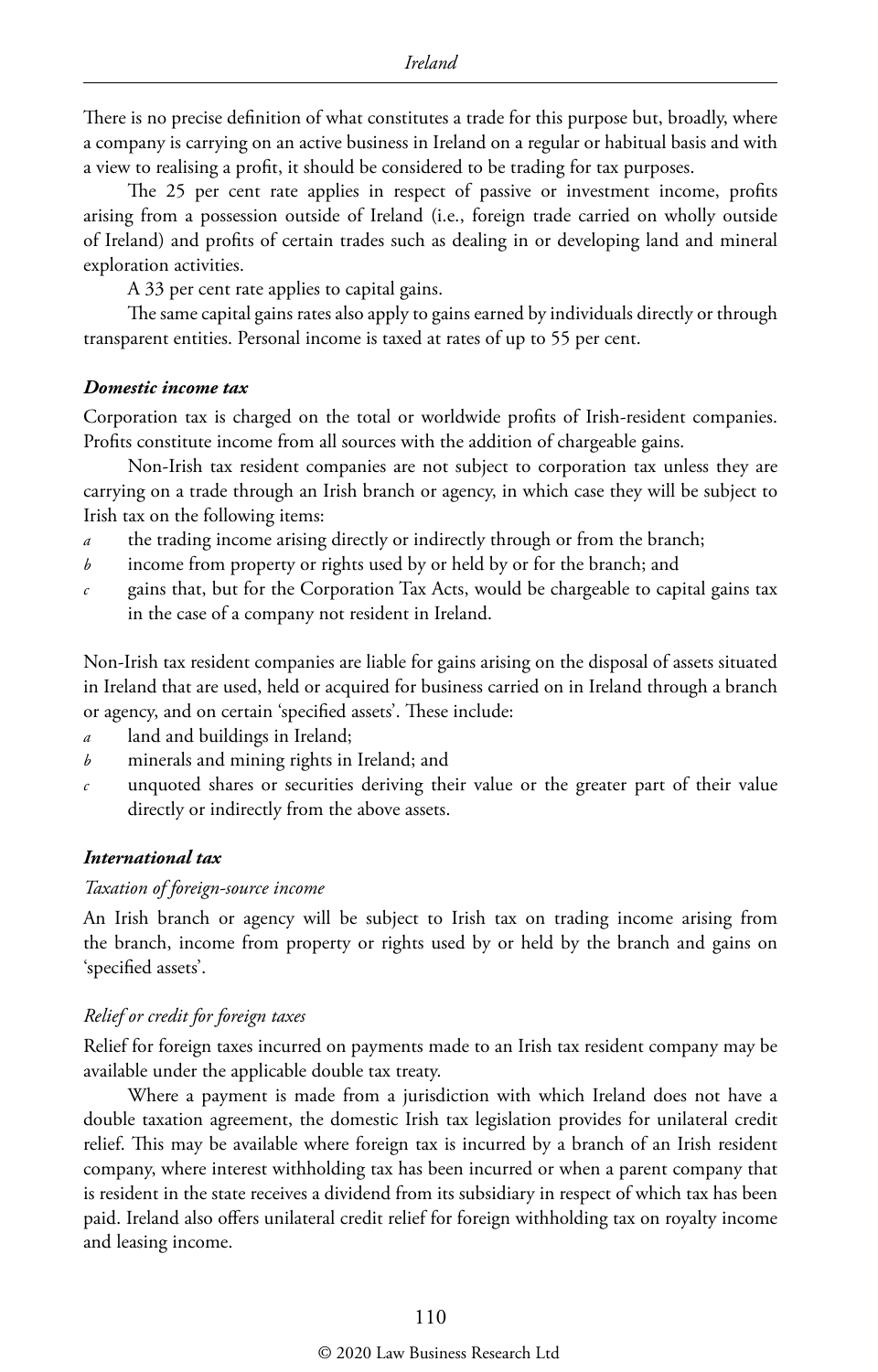With regard to capital gains tax, Ireland allows a unilateral credit for tax paid on foreign capital gains in a country with which Ireland has a tax treaty but that treaty does not cover taxes on capital gains because it was agreed before the introduction of capital gains tax in Ireland.

#### *Exit tax*

Ireland operates an exit tax applicable at a rate of 12.5 per cent on any unrealised gains arising where a company migrates or transfers assets offshore, such that they leave the scope of Irish taxation. There are some exemptions provided for in the legislation, including where a migrating company continues to carry on a trade in Ireland with those assets.

#### *Activities and tax incentives*

#### *R&D tax credit*

A tax credit for qualifying R&D expenditure exists for companies engaged in in-house qualifying research and development undertaken within the European Economic Area (EEA). This credit is 30 per cent of qualifying expenditure where that company is a micro or small-sized company or 25 per cent of qualifying expenditure in the case of all other types of company. This credit may be set against a company's corporation tax liability. The tax credit is available on a group basis in the case of group companies. For accounting periods commencing before 1 January 2015, the amount of qualifying expenditure is restricted to incremental expenditure over expenditure in a base year (2003). The tax credit is calculated separately from the normal deduction of the R&D expenditure in computing the taxable profits of the company.

Qualifying R&D activities must satisfy certain conditions and, in particular, the activities must seek to achieve scientific or technological advancement and involve the resolution of scientific or technological uncertainty. Where a company has insufficient corporation tax against which to claim the R&D tax credit in a given accounting period, the tax credit may be credited against corporation tax for the preceding period, may be carried forward indefinitely or, if the company is a member of a group, allocated to other group members. The R&D credit can also be claimed by the company as a payable credit over a three-year period or surrendered to 'key employees' to set off against their income tax liability.

#### *Knowledge development box*

In 2016, Ireland introduced an OECD compliant 'knowledge development box' for the taxation of certain intellectual property. The amount of expenditure incurred by a company in developing, creating or improving qualifying patents or computer programs (i.e., 'qualifying expenditure') is divided by the overall expenditure on such assets before being multiplied by the profits arising from such assets (e.g., from royalties, net sales). The result is effectively taxed at 6.25 per cent. A potential 30 per cent uplift in the qualifying expenditure is available, capped at the total amount of acquisition costs and group outsourcing costs.

#### *Capital allowances on provision or acquisition of intangible assets*

Capital allowances (tax depreciation) are available for companies incurring capital expenditure on the provision of intangible assets for the purposes of a trade. The relief applies to a broad range of intangible assets (e.g., patents, copyright, trademarks, know-how) that are recognised as such under generally accepted accounting practice and are listed as 'specified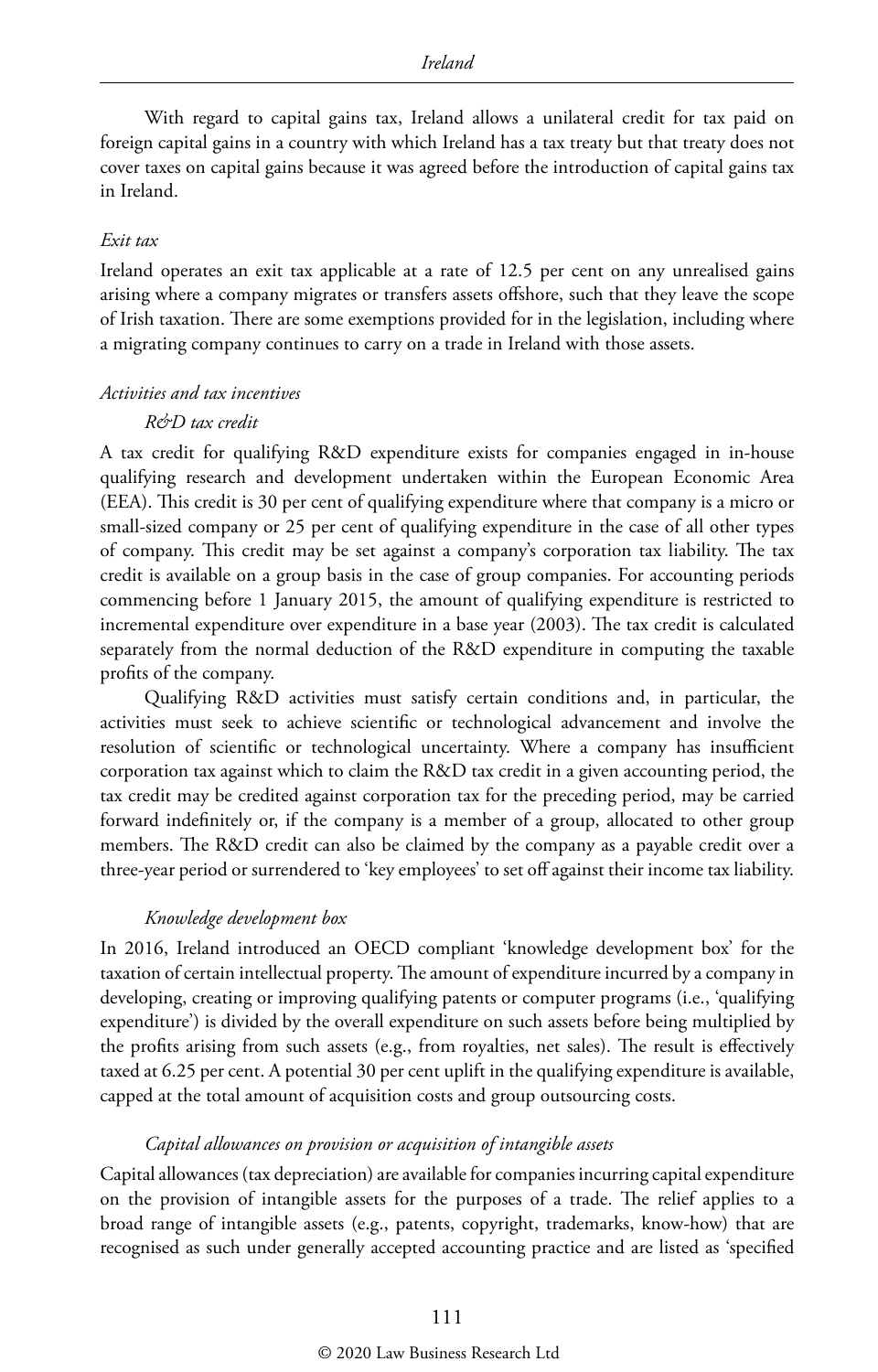intangible assets' in the Irish tax legislation. The relief is granted as a capital allowance for set-off against profits arising from the use of the intangible assets. The write-off is available in line with the depreciation or amortisation charge in the accounts, or, alternatively, a company can elect to take the write-off against its taxable income over a 15-year period. There is no balancing charge if the intangible assets are held for more than five years. The allowance can be surrendered by way of group relief or carried forward if unused.

#### *Securitisation regime*

Securitisation companies are Irish resident special purpose companies that hold or manage 'qualifying assets' (which includes financial assets). The taxable profits of a qualifying company under Section 110, TCA are calculated as if it is a trading entity with the result that the company can deduct funding costs including swap payments and profit-dependent interest, provided certain conditions are met. Any residual profit is also liable to corporation tax at 25 per cent. The flexible nature of the regime has led to its use in a range of international finance transactions including investment repackagings, CDOs and investment platforms.

#### *Capitalisation requirements*

Ireland has no thin capitalisation rules. There are, however, anti-avoidance provisions to close off potential abuses related to indebtedness created by intra-group transfers in relation to artificial structures aimed at tax reduction rather than normal business activity.

#### *Controlled foreign companies regime*

Ireland introduced CFC rules from 1 January 2019. Ireland implemented the Option B model of the CFC rules as described in ATAD, an approach that attributes undistributed income arising from non-genuine arrangements structured for the essential purpose of obtaining a tax advantage. The Irish legislation provides that an arrangement shall be regarded as non-genuine if:

- *a* the CFC would not have owned the assets or undertaken the risks that generated the income if it were not controlled by a company;
- *b* it is that latter company where the significant people functions relevant to those assets or risks are carried out and are instrumental in generating the controlled company's income; and
- *c* it would be reasonable to consider that the relevant Irish activities were instrumental in generating that income.

#### *EU anti-tax avoidance directive*

Like other EU Member States, Ireland is required to implement an interest limitation rule in accordance with ATAD. This will limit 'exceeding borrowing costs' in a tax period to 30 per cent of EBITDA. Such provisions were not included in Finance Act 2019 but are expected to come into Irish law soon.

Hybrid mismatch rules 'anti-hybrid' required under ATAD were introduced by Finance Act 2019, applying to payments made or arising on or after 1 January 2020. A hybrid mismatch arrangement is a cross-border arrangement that generally uses a hybrid entity or hybrid instrument and results in a mismatch in the tax treatment of a payment across jurisdictions.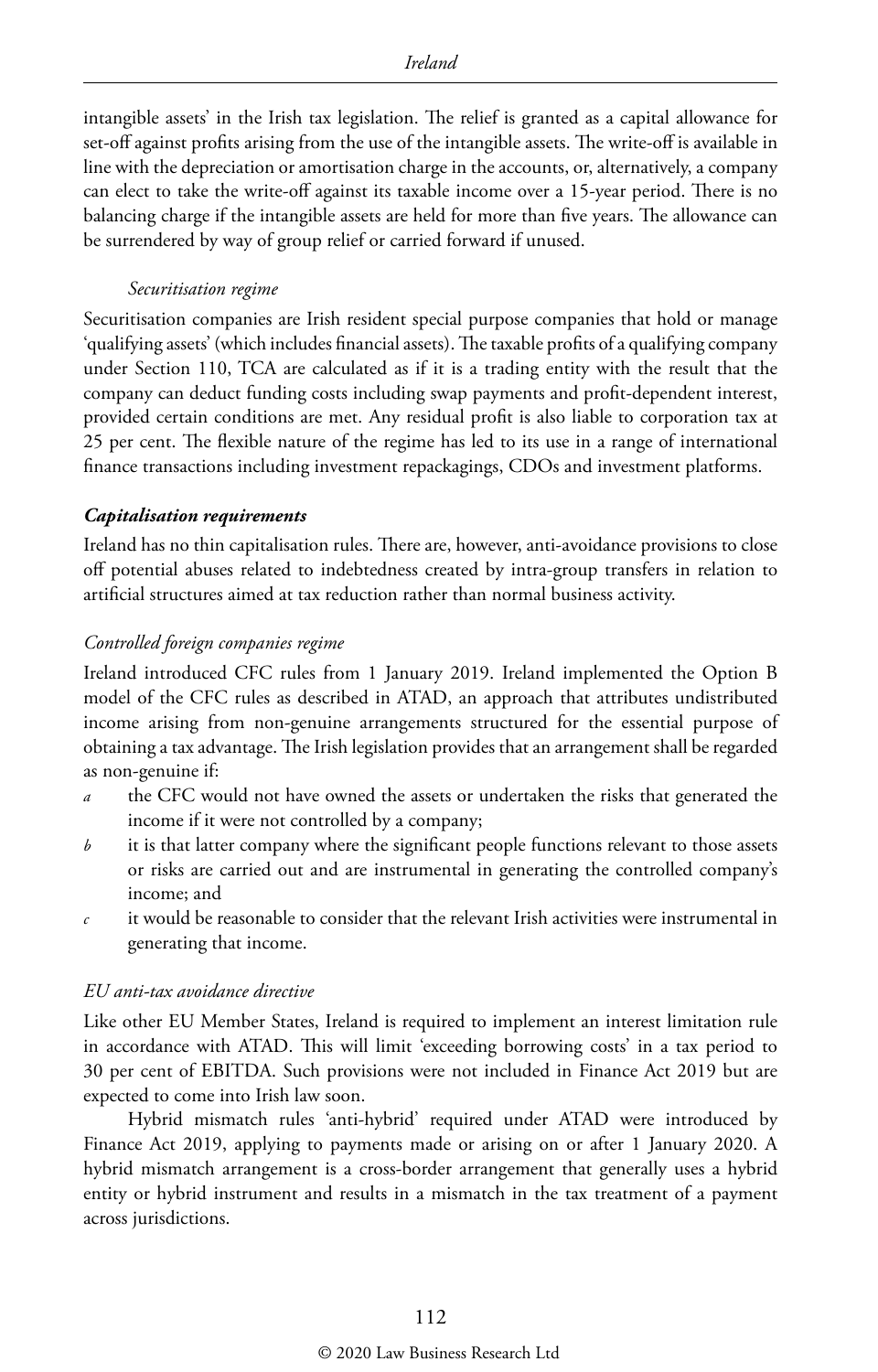The rules are of particular relevance to Irish companies used in fund and financing structures. In certain situations, the Irish company may be denied a deduction for a payment made to an associated entity, permanent establishment or as part of a structured arrangement to the extent the payment is not 'included' in another territory.

The new legislation also covers mismatch outcomes arising from double deductions, permanent establishments, withholding tax and tax residency. Its scope is, therefore, potentially very broad.

#### **ii Common ownership: group structures and intercompany transactions**

#### *Ownership structure of related parties*

#### *Tax grouping and loss sharing*

If a company sustains trading losses in an accounting period, they can be offset against other trading income in the same accounting period or the immediately preceding accounting period. Any unused trading losses may be offset against non-trading income, including chargeable gains, on a value basis. The unused trading losses can be carried forward indefinitely against trading income in succeeding accounting periods; however, the losses must be utilised at the first available opportunity.

Group relief is also available for surrender between members of the same group. A group for these purposes broadly encompasses 75 per cent subsidiaries and can include companies resident in an EU state or a jurisdiction with which Ireland has concluded a double tax agreement (EU/DTA State). However, the ability for a foreign subsidiary to surrender group relief to an Irish company is subject to strict conditions, for example, the surrendering country is an EU/EEA Member State, the loss is deemed to be a 'trapped loss' (is not available for use in any prior or subsequent accounting period by the overseas subsidiary) and the loss could be available for surrender by means of group relief if the company were resident in Ireland, among other conditions.

#### *Controlled foreign corporations*

See Section II.i.

#### *Tiered partnerships*

Tiered partnerships would not give rise to any particular tax-planning opportunities in Ireland. For the general means of taxation of partnerships, see Section II.i.

#### *Domestic intercompany transactions*

#### *Related party transactions*

The Irish transfer pricing regime applies to trading and non-trading transactions involving the supply and acquisition of goods, services, money or intangible assets between associated persons or companies. As such, in order for the rules to apply, one of the parties to the transaction must be an Irish company subject to tax at the 12.5 per cent rate in Ireland.

The rules require that transactions between associated persons should take place at arm's length, and the principles in the OECD Transfer Pricing Guidelines for Multinational Enterprises and Tax Administration must be followed when analysing whether a transaction has been entered into at arm's length. There is an exemption for small and medium-sized enterprises.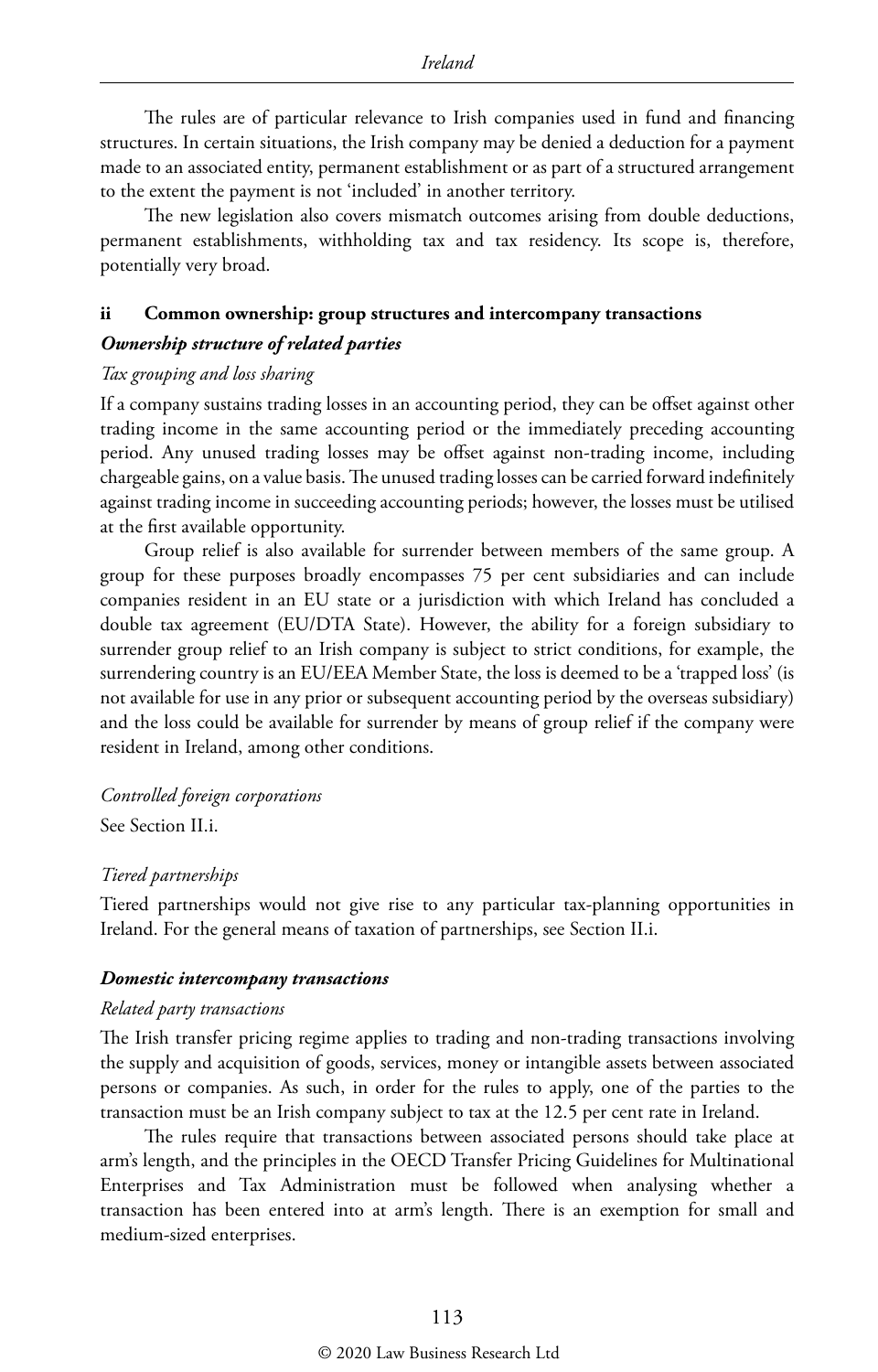If Irish Revenue determines that a transaction was not entered into at arm's length and has had the effect of reducing profits or increasing losses within the charge to Irish corporation tax at 12.5 or 25 per cent, an adjustment will be made by substituting the arm's-length consideration for the actual consideration.

#### *Participation exemption*

Ireland has a participation exemption that applies to capital gains on the sale of shares (see Section III).

#### *Dividends*

Domestic dividends received are not subject to tax as they are considered to be franked investment income.

#### *Losses*

There are specific anti-avoidance provisions to counter schemes to create artificial losses, which provide that where the seller of an asset is not chargeable to capital gains tax (or corporation tax on chargeable gains) in respect of the disposal of an asset subject to an option, the option will not be ignored in the tax treatment of a subsequent disposal of the assets by the purchaser.

#### *International intercompany transactions*

#### *Transfer pricing developments*

Finance Act 2019 introduced changes to Ireland's transfer pricing rules with effect from 1 January 2020.

The key changes include an extension of the transfer pricing rules to non-trading companies. In addition, taxpayers who are within scope must maintain records evidencing their compliance with the arm's-length rules. This will, for certain entities, include a requirement to prepare a master file and local file in line with the 2017 OECD Transfer Pricing Guidelines, an additional and potentially costly administrative burden. Of additional note is the introduction of provisions that impose penalties for non-compliance with requests to provide transfer pricing documentation to the Revenue Commissions. These include a higher rate penalty of  $\epsilon$ 25,000 for the failure to produce a local file that is of relevance to large taxpayers.

There is no grandfathering of historic transactions although there is a modification to the requirements for full transfer pricing documentation for transactions entered into pre-July 2010.

The OECD final reports on BEPS have also triggered the implementation of a number of tax changes in Ireland that are relevant to transfer pricing:

- *a* the updated OECD guidelines on transfer pricing were incorporated into Irish legislation;
- *b* a formal advance pricing agreement programme was introduced by the Irish Revenue Commissioners in July 2016 to enhance certainty and transparency for taxpayers with multi-jurisdictional operations; and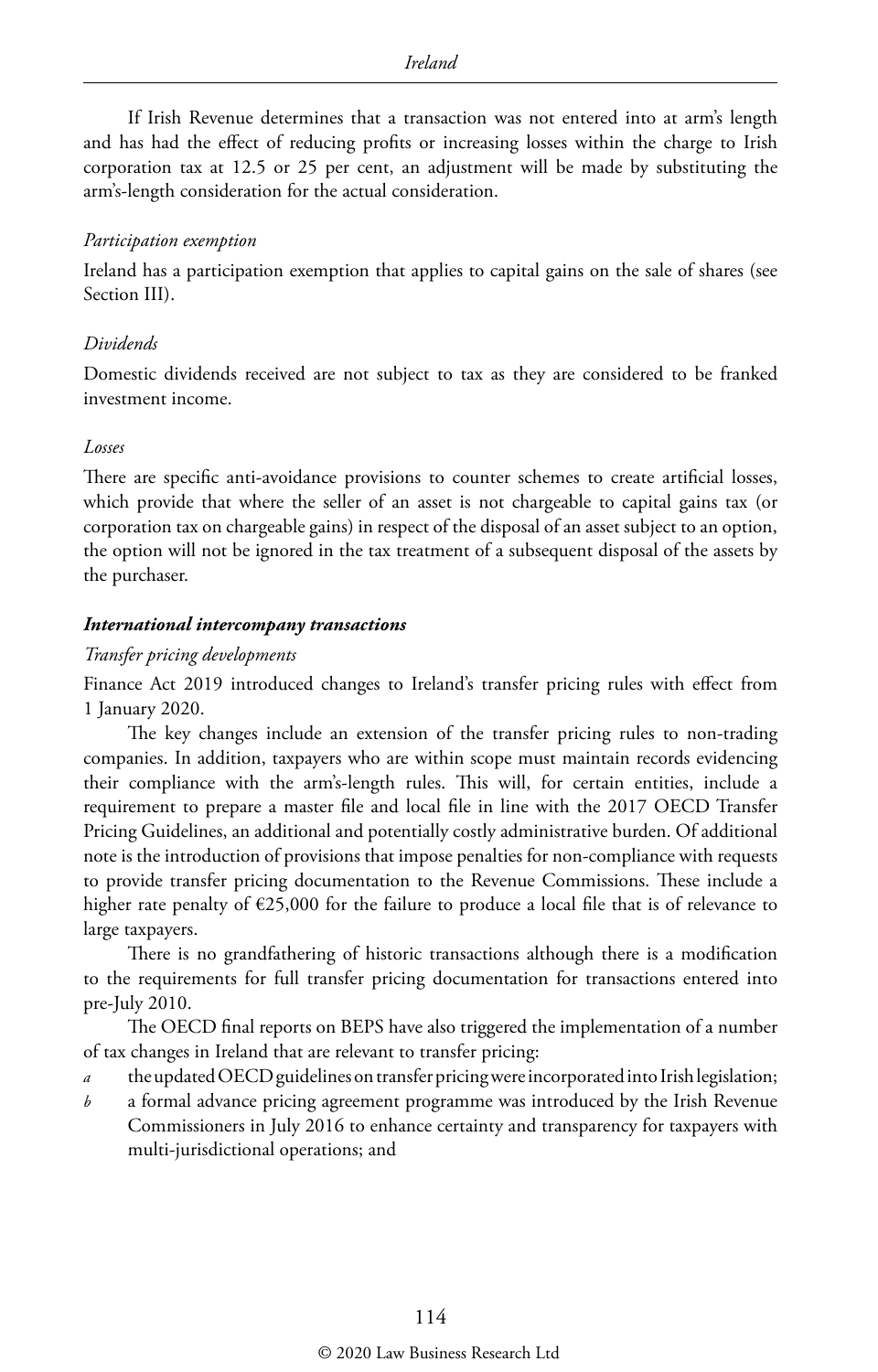*c* the legislative framework required to implement country-by-country reporting (CbCR) has been established and enacted, with effect from 1 January 2016. Irish Revenue released a set of guidance in respect of the interpretation of legislation and regulations on country-by-country reporting in Ireland, which is being updated periodically.

#### *Related party borrowing*

Other than the below points, Ireland does not currently operate what would be considered statutory thin capitalisation rules. In broad terms, an Irish-based borrower should be entitled to a tax deduction for payments of interest to a non-local affiliated lender (subject to the introduction of the interest limitation rules under ATAD already described). However, there are certain restrictions that would need to be considered, including but not limited to the following:

- the interest payments should be an arm's-length amount;
- *b* the interest payment may be subject to withholding tax if the lender does not fall within relevant exemptions (see also Section II.i); and
- in certain cases, payments to a 75 per cent non-EU related affiliate may be recharacterised as a distribution and disallowed as a deduction.

#### *Interest withholding tax*

Irish tax legislation provides that tax at the standard rate of income tax (currently 20 per cent) is required to be withheld from payments of Irish-source interest.

However, there are a large number of exemptions available from the requirement to withhold on payments of interest, including for interest paid:

- *a* in Ireland to a bank carrying on a bona fide banking business;
- *b* by such a bank in the ordinary course of business;
- *c* to a company that is resident in an EU Member State or a country with which Ireland has signed a double tax treaty where that territory imposes a tax that generally applies to interest receivable in that territory by companies from outside that territory;
- *d* to a US corporation that is subject to tax in the US on its worldwide income;
- in respect of a 'quoted Eurobond' (provided certain other conditions are met); and
- *f* to certain Irish entities, including qualifying companies for the purposes of Section 110 of the TCA, investment undertakings and certain government bodies.

#### *Dividend withholding tax (DWT)*

Dividends and distributions made by Irish-resident companies are generally liable to DWT at a rate of 25 per cent for the year of assessment in which the distribution is made. The Irish-resident company making the distribution is required to withhold the tax and pay it to Irish Revenue. Generally DWT must be deducted at the time the distribution is made, unless the company has satisfied itself that the recipient qualifies for an exemption and is entitled to receive the distribution without the deduction of DWT. There are a wide range of exemptions from DWT where the dividend or distribution is paid by the tax-resident company to certain persons (provided that certain declarations are completed) including:

- *a* another Irish tax-resident company;
- *b* companies resident in EU Member States (other than Ireland), or a country with which Ireland has concluded a treaty and are not controlled by Irish residents;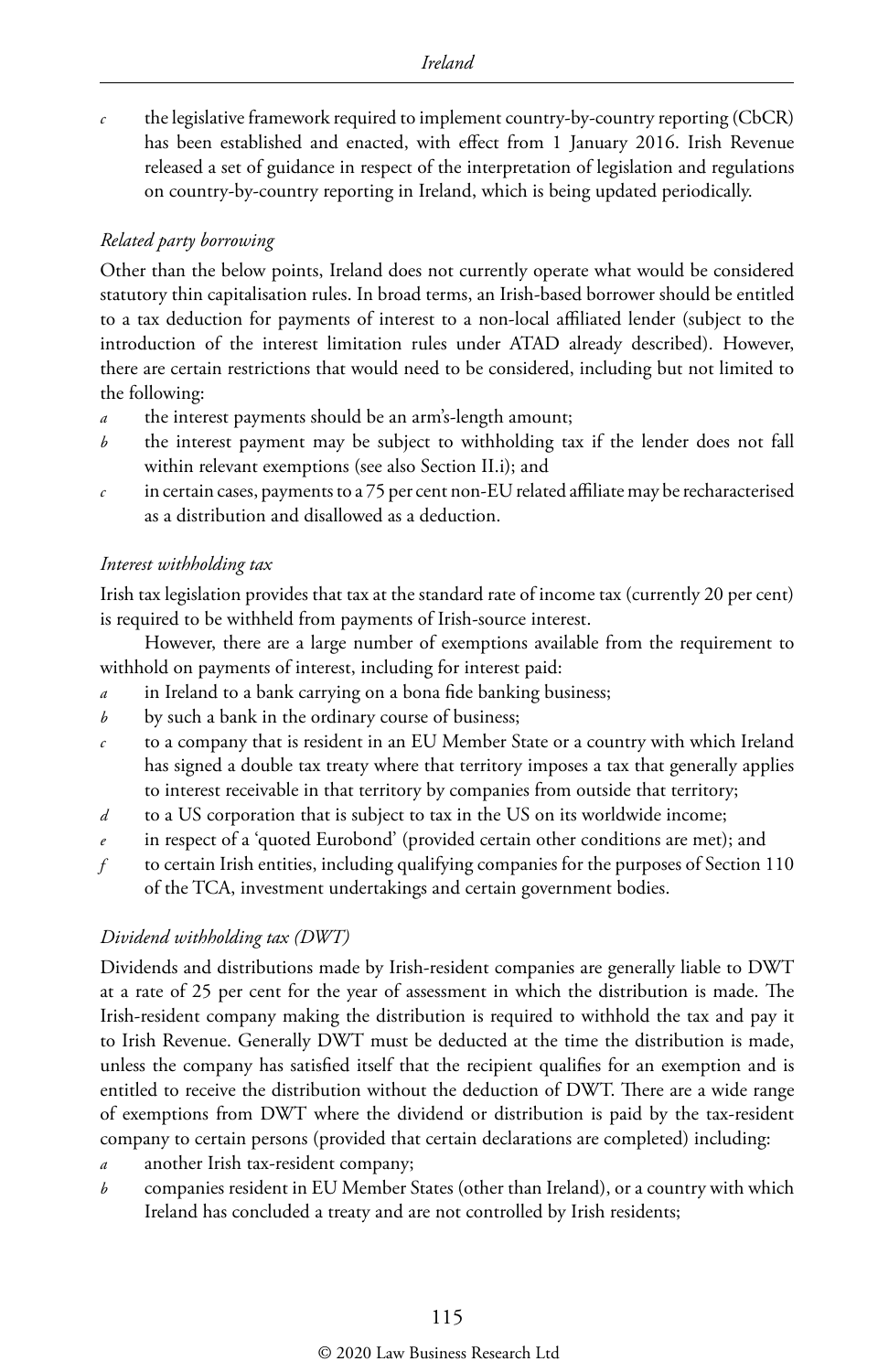- *c* companies that are under the control, directly or indirectly, of a person or persons who are resident in an EU Member State, or a country with which Ireland has concluded a treaty, and are not controlled by persons not so resident;
- *d* companies whose shares are substantially and regularly traded on a recognised stock exchange in another EU Member State or country with which Ireland has concluded a treaty or where the recipient company is a 75 per cent subsidiary of such a company or is wholly owned by two or more such companies; and
- *e* a company resident in another EU Member State with at least a 5 per cent holding in the Irish paying company (under Directive 90/435/EEC on the taxation of parent companies and subsidiaries).

#### *Taxation of inbound dividends*

Foreign dividends received by Irish companies are generally subject to corporation tax at a 25 per cent rate. However, dividends received by an Irish company from non-resident subsidiaries are subject to corporation tax at 12.5 per cent where such dividends are paid out of the trading profits of a company that is resident in either:

- *a* an EU Member State;
- *b* a country with which Ireland has a double tax treaty;
- *c* a country that has ratified the Joint Council of Europe/OECD Convention on Mutual Assistance in Tax Matters; or
- *d* a non-treaty country and where the company is owned directly or indirectly by a quoted company.

Companies that are portfolio investors (i.e., companies that hold no more than 5 per cent in the company and do not have more than 5 per cent of voting rights) and that receive dividends from a company resident in an EU Member State or a country with which Ireland has a double tax treaty will be subject to corporation tax at the 12.5 per cent rate on those dividends.

Relief for foreign taxes incurred on payments made to an Irish tax resident company may be available under the applicable double tax treaty. Where a payment is made from a jurisdiction with which Ireland does not have a double taxation agreement, the domestic Irish tax legislation provides for unilateral credit relief. In practice, this usually results in little or no Irish incremental tax arising on the receipt of foreign dividends.

#### **iii Third-party transactions**

#### *Sales of shares or assets for cash*

#### *Participation exemption*

Ireland has a participation exemption for capital gains. Where an Irish company disposes of shares in a company resident in Ireland or an EU/DTA State in which it has held at least 5 per cent of the ordinary shares for more than 12 months, any gain should be exempt from capital gains tax. The subsidiary must carry on a trade, or else the activities of the disposing company and all of its 5 per cent subsidiaries taken together must amount to trading activities.

*Losses*

See Section II.ii.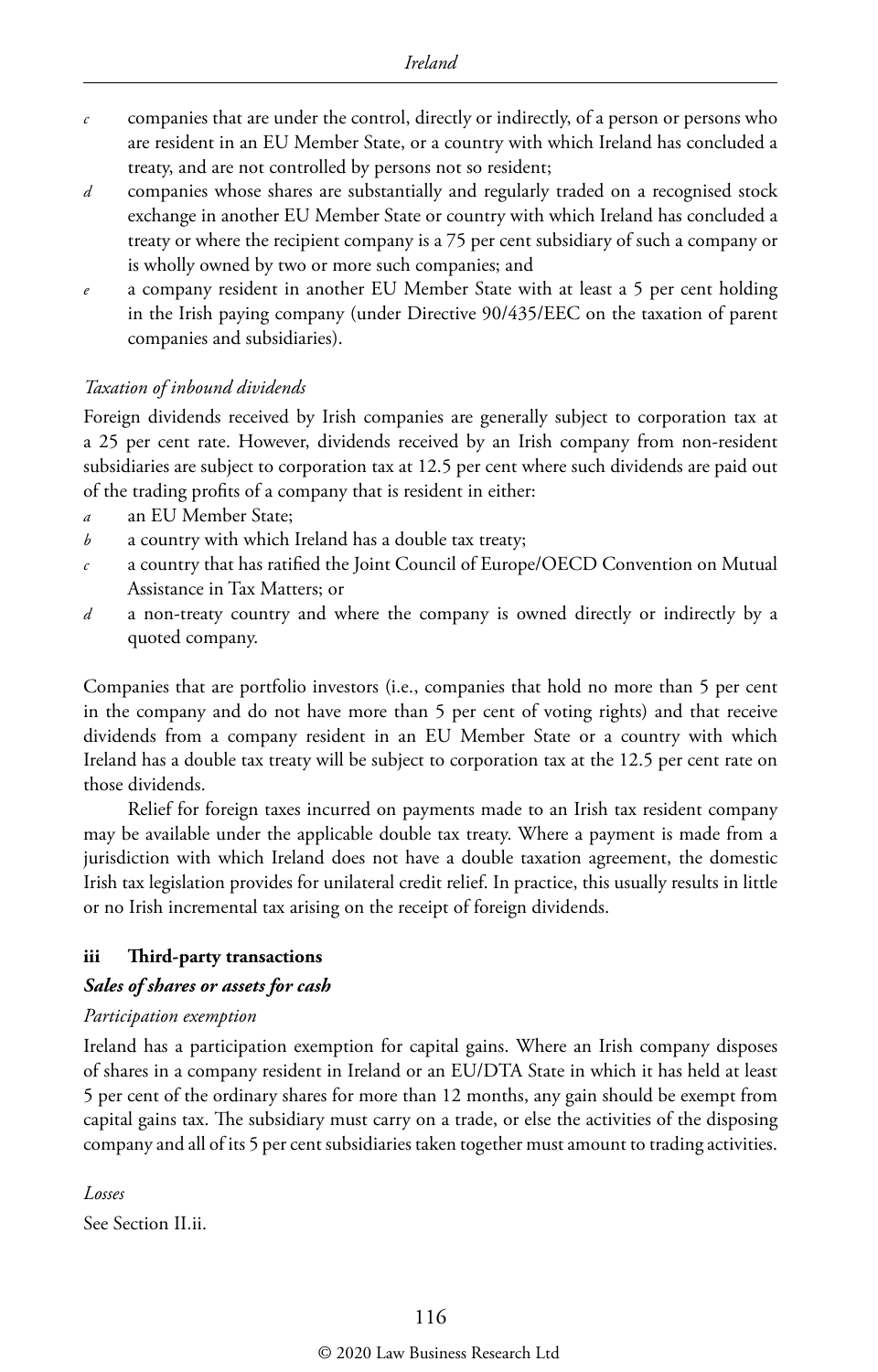#### *Tax-free or tax-deferred transactions*

#### *Transfers of shares and chargeable assets*

Where shares are transferred as part of a bona fide scheme of reconstruction or amalgamation and certain additional conditions are met, no capital gains tax arises for the disposing shareholders and the acquiring shareholder are deemed to have been received those shares on the same date and at the same cost as the old shares. The relief will only apply where the company acquiring the shares has, or as a result of the transaction will have, control of the target company or where the share-for-share exchange results from a general offer made to the members of the target company.

Transfers of chargeable assets within a capital gains tax group can be made on a tax-neutral basis. A group for this purpose comprises 75 per cent effective subsidiaries of a principal company and can include companies in an EU/DTA State.

With regard to stamp duty (a tax on certain instruments, primarily on written documents, subject to certain conditions), group relief may be available and reconstruction or amalgamation relief from stamp duty may apply on a share-for-share exchange that is a bona fide reconstruction or amalgamation.

#### *Transfers of intangibles*

Companies carrying on a trade in Ireland can claim a tax deduction on capital expenditure incurred on the acquisition or development of certain 'specified intangible assets' for the purposes of their trade. The allowances can be claimed where the intangible asset is acquired from another party (including an affiliate, where arm's-length pricing rules apply). In the context of transfers of intangible assets between Irish group companies, allowances can be claimed where an election is made to opt out of certain capital gains tax group relief provisions.

Where the intangible asset is held for more than five years, there is no clawback of the allowances on a disposal (unless the asset is sold to a connected company who wishes to claim allowances). This is an important measure as traditionally the risk of a future 'recapture' of capital allowances can be problematic for companies with a high spend on capital.

There is an exemption from Irish stamp duty on the transfer of specified intangible assets.

#### **iv Indirect taxes**

#### *VAT*

VAT is a transaction tax based on EU directives as implemented into Irish law. It is chargeable on the supply of goods and services in Ireland and on goods imported into Ireland from outside the EU. Persons in business in Ireland generally charge VAT on their supplies, depending on the nature of the supply. The standard VAT rate is 23 per cent, but lower rates apply to certain supplies of goods and services, such as 13.5 per cent, on supplies of land and property, and zero per cent on certain food and drink, books and children's clothing. The supply of certain services, including financial services, is exempt from VAT.

VAT incurred will generally be recoverable as long as it is incurred by a taxable person (a person who is, or is required to be, VAT registered) for the purpose of making taxable supplies of goods and services. VAT incurred by a person who makes exempt supplies is not recoverable.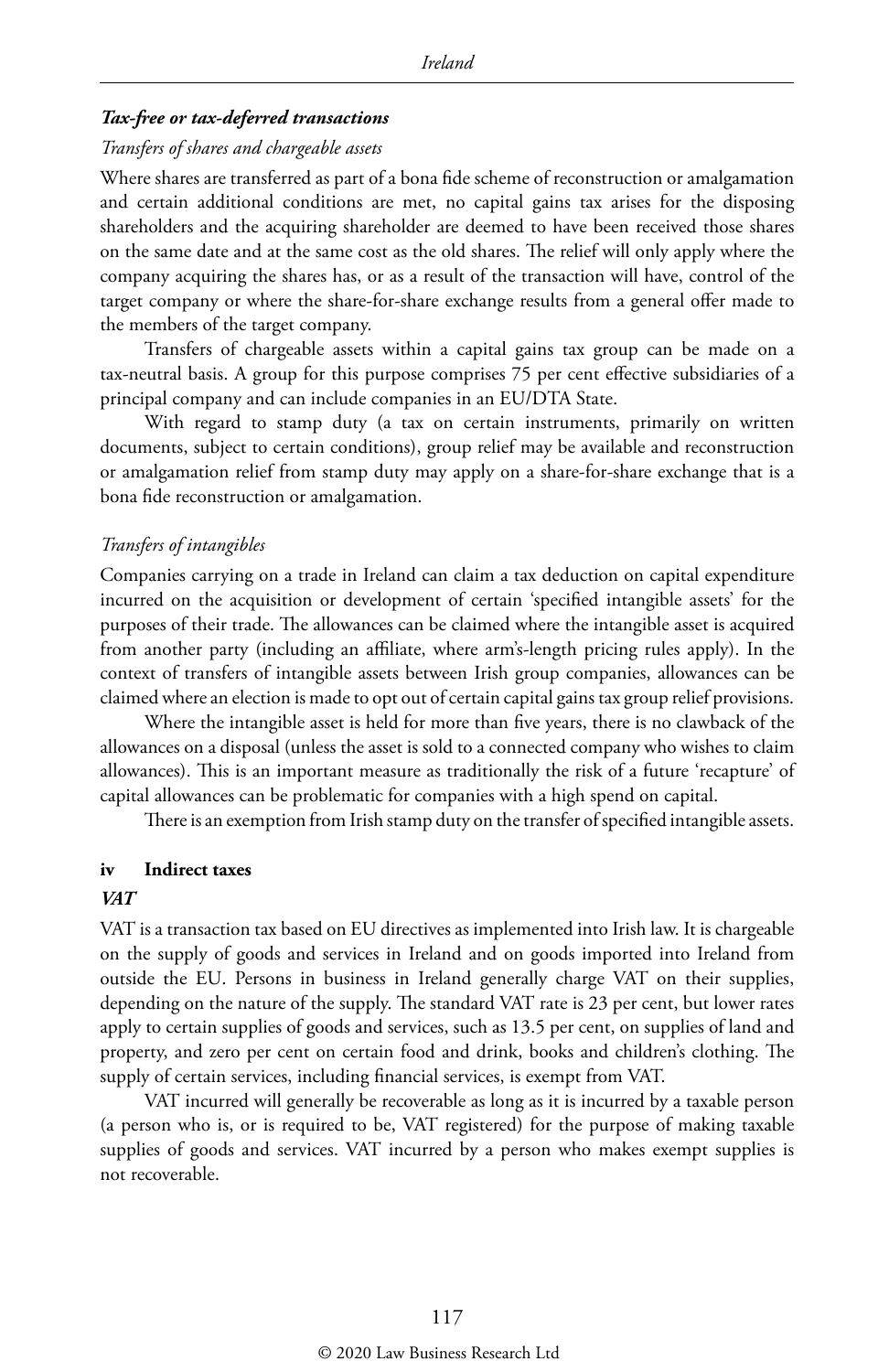#### *Customs and excise*

Customs duties are payable on goods imported from outside the EU.

Excise duty applies at varying rates to mineral oils, alcohol and alcoholic beverages, tobacco products and electricity, and will also apply to certain premises and activities (e.g., betting and licences for retailing of liquor).

#### *Insurance levy*

There is an insurance levy on the gross amount received by an insurer in respect of certain insurance premiums. The rate is 3 per cent for non-life insurance and 1 per cent for life insurance. There are exceptions for reinsurance, voluntary health insurance, marine, aviation and transit insurance, export credit insurance, and certain dental insurance contracts.

#### **III INTERNATIONAL DEVELOPMENTS AND LOCAL RESPONSES**

#### **i OECD-G20 BEPS initiative**

In Ireland, certain elements of the BEPS package have already been enacted into domestic law, including CbCR and updating of transfer pricing legislation. In particular, several elements of OECD BEPS will be introduced through the 'multilateral instrument' (MLI) that has been agreed between participating countries, including Ireland.

In addition to the actions to be taken as part of BEPS, Ireland is required to adopt laws and regulations necessary to comply with rules contained in the EU Anti-Tax Avoidance Directive (ATAD) (Directive EU 2016/1164). Ireland has implemented the CFC,exit tax and hybrid mismatch rules and is currently consulting on the interest limitation rules.

The exit tax applies at a rate of 12.5 per cent on any unrealised gains arising where a company migrates or transfers assets offshore, leaving the scope of Irish taxation. There are some exemptions, such as where a migrating company continues to carry on a trade in Ireland with those assets. The exit tax replaces the existing Irish exit tax regime, which applied where a taxpayer transfers assets or migrates its tax residence out of Ireland. The 12.5 per cent tax rate is lower than the 33 per cent rate that applied before the Budget 2019, unless an exemption applied. However, the new exit tax is significantly broader in scope. Historically, companies that were ultimately controlled by entities located in EU jurisdictions or countries with which Ireland has entered into a double taxation agreement would not expect to be subject to any exit tax, but this is generally no longer the case. In addition, under Finance Act 2019 transfers by non-EU companies, which have a permanent establishment in Ireland will now also be captured. Previously, only companies resident in Ireland or another EU Member State were within scope.

Ireland introduced CFC rules from 1 January 2019, choosing an approach that attributes undistributed income arising from non-genuine arrangements put in place for the essential purpose of obtaining a tax advantage. This has been discussed in further detail at Section II.i.

Ireland has implemented provisions to address hybrid mismatch arrangements in the Finance Act 2019. This took effect from 1 January 2020 in respect of all payments made after that date, although grandfathering of historic structures was not introduced. The Irish legislation generally (other than with respect to withholding tax and tax residency forms of hybrid mismatch) only applies where the parties to a payment are related such that they are: (1) associated enterprises; (2) head offices and permanent establishments; (3) permanent establishments of the same entity; or (4) parties to a structured arrangement.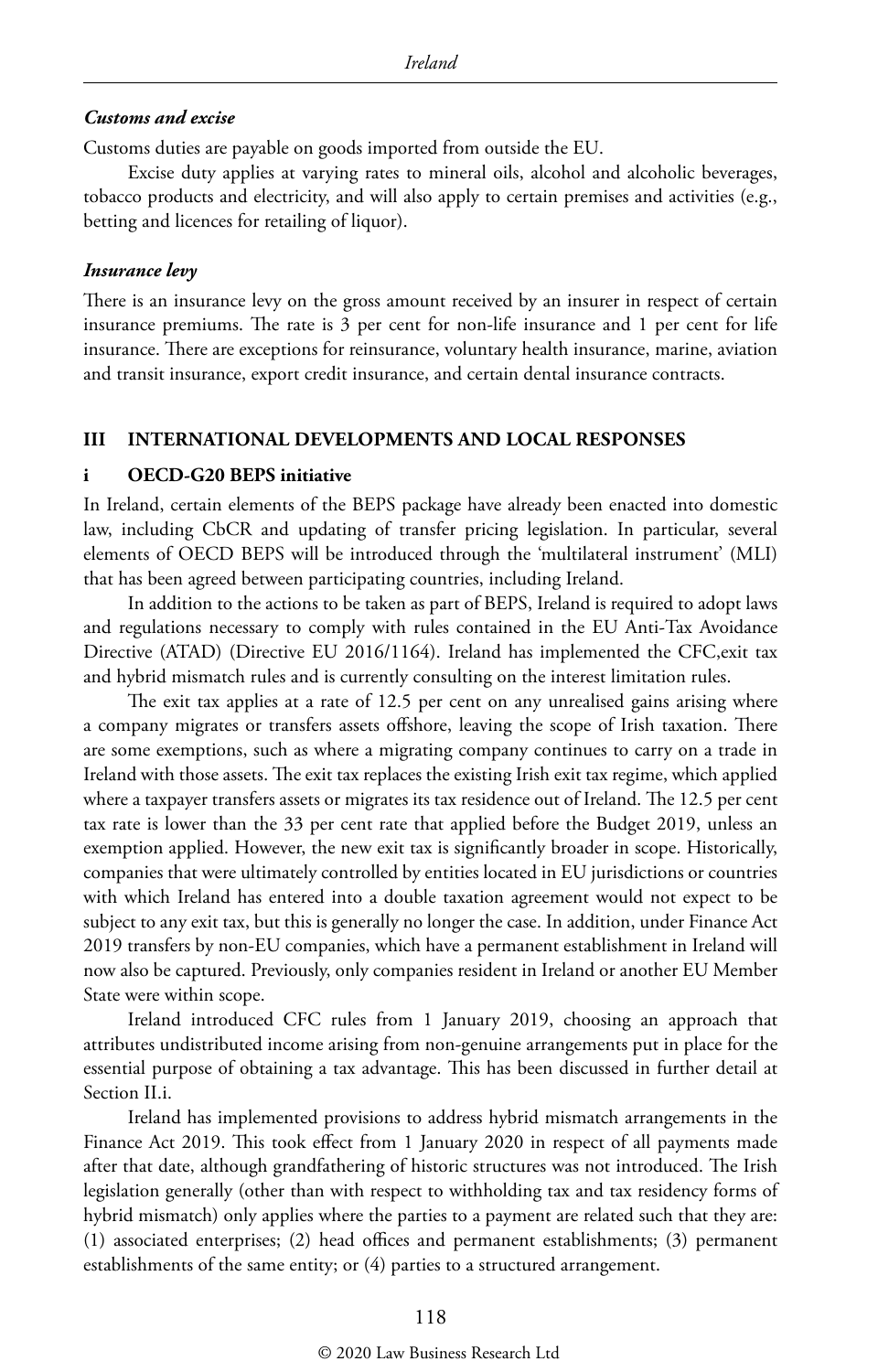Broadly, enterprises will be associated where:

- *a* one enterprises holds a certain percentage (25 per cent or 50 per cent depending on the particular provision) of the shares, voting rights or rights to profits in the other enterprise, or if there is a third enterprise that holds an equivalent interest in both enterprises;
- *b* both enterprises are included in the same set out consolidated financial statements prepared under international accounting standards or Irish generally accepted accounting practice, or both enterprises would be included in the same set of financial statements if such statements were to be prepared in accordance with those accounting practices (subject to certain exceptions); and
- *c* one enterprise has significant influence in the management of the other enterprise, where 'significant influence' means the ability to participate on the board of directors or equivalent governing body of that enterprise, in its financial and operating policy.

The forms of hybrid mismatch that the legislation addresses are those arising by virtue of double deductions, permanent establishments, financial instruments, hybrid entities, withholding tax and tax residency.

Very broadly, where a payment has been 'included' by a payee the inclusion will generally neutralise any form of hybrid mismatch. Payments are considered to be included where the payee is:

- *a* chargeable to tax on that payment (other than on a remittance basis);
- *b* exempt from tax on its profits or gains;
- *c* established in a jurisdiction which does not impose tax on such payment; or
- *d* subject to a controlled foreign company charge or foreign company charge.

The rules are of particular relevance to Irish companies used in fund and financing structures. They could apply whenever such companies make payments that give rise to a tax deduction in Ireland, but no other country taxes the associated receipt by reason of hybridity. This type of mismatch outcome could arise in one of four situations:

- *a* the payment is not chargeable to tax due to differences in the characterisation of the payment in Ireland and another territory (e.g., the payment is treated as debt in Ireland but equity in the other territory);
- *a* the payment is made to a hybrid entity and the mismatch outcome is attributable to differences in the allocation of payments to that entity between the territory in which it is established and the territory in which a participator in that entity is established. This situation could apply where an Irish company makes payments to a company that is disregarded for tax purposes by investors in that company;
- *a* the Irish company is itself a hybrid entity and the mismatch outcome is attributable to the fact that payments by the company are disregarded under the laws of the payee territory; and
- *b* the rule against imported mismatches applies where the hybrid mismatch does not arise with respect to the transaction entered into by the Irish company but a payment by the Irish company directly or indirectly funds a mismatch outcome arising outside Ireland.

In each of these situations, the Irish company may be denied a deduction for a payment made to an associated entity, permanent establishment or as part of a structured arrangement to the extent this payment is not taxed in another territory.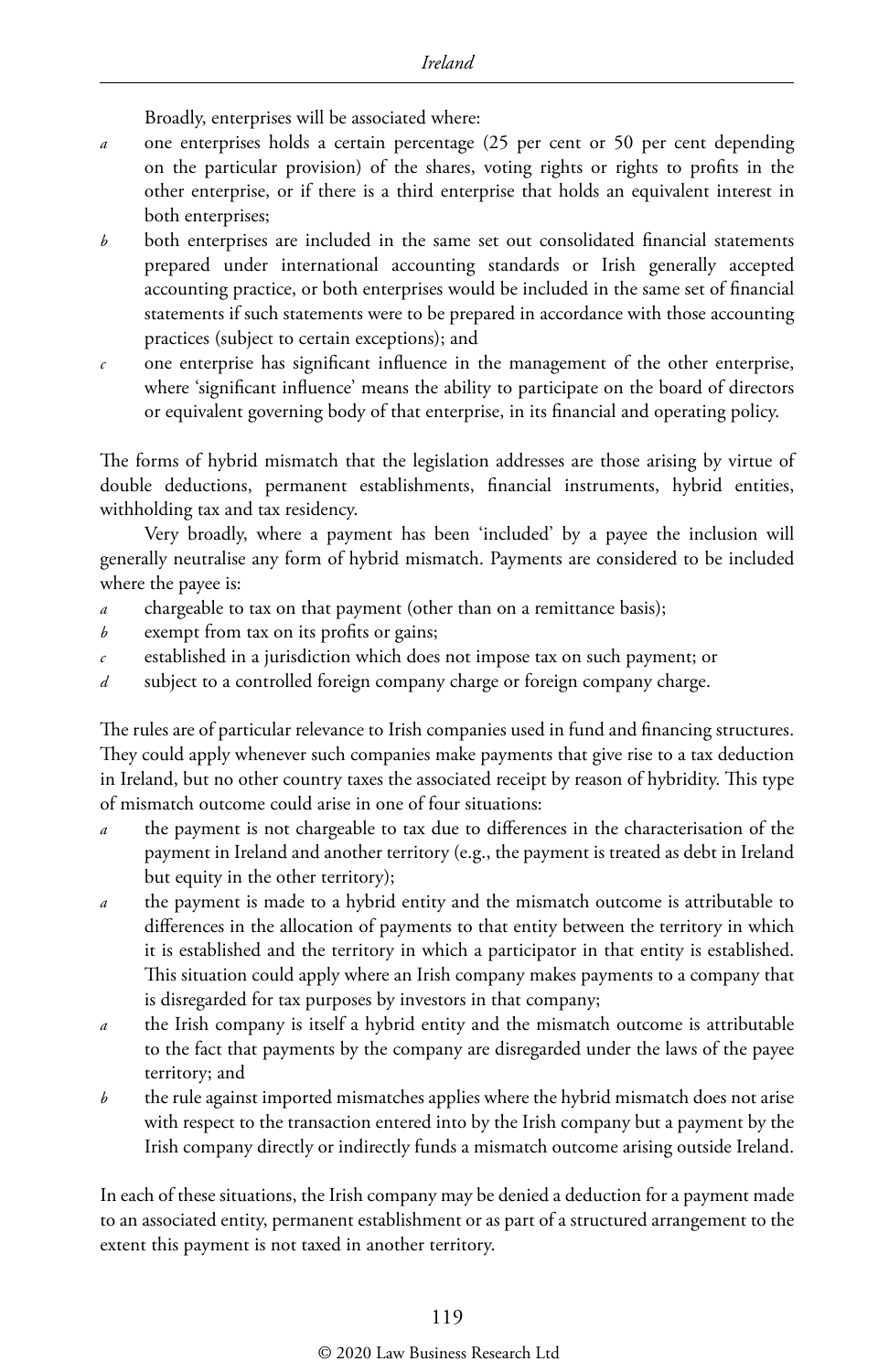#### **ii EU proposals on taxation of the digital economy**

Ireland has consistently expressed a preference for a global consensus approach to the question of taxation of the digital economy, particularly through the OECD, and has opposed a unilateral approach by the EU to date on that basis. The Irish Minister for Finance has emphasised the need for unanimity before any EU digital tax proposal can be agreed, and he said that his priority in the BEPS talks will be to ensure that Ireland's interests are central to the process of forming that globally agreed consensus.

#### **iii EU Directive 2018/822 (DAC 6)**

Finance Act 2019 enacts Directive 2018/822/EU (DAC 6) into Irish law. This introduced a mandatory disclosure scheme that requires intermediaries and taxpayers to notify tax authorities when they promote or enter into cross-border arrangements with particular hallmarks.

An arrangement will be 'cross-border' where it concerns either more than one EU Member State or concerns one EU Member State and a third country. A cross-border arrangement will be reportable if it falls within any one of the hallmarks set out in Annex IV of DAC 6. Of the five categories of hallmarks, two must also satisfy a 'main benefit test' while the other three do not. The main benefit test will be met where obtaining a tax advantage (as defined in the Finance Act 2019) is one of the main benefits which a person may reasonably expect to derive from an arrangement.

The type of information that will need to be reported includes:

- *a* identification of the taxpayers and intermediaries involved in the transaction, including name, address, date of birth, tax identification number, associated enterprises;
- *b* details of the hallmarks making the arrangement reportable;
- *c* a summary of the reportable cross-border arrangement;
- *d* date on which the first step in implementing the reportable arrangement was or will be made;
- *e* details of relevant domestic tax rules that form the basis of the reportable arrangement;
- *f* value of the reportable arrangement; and
- *g* identification of any other EU Member State or person affected by the reportable arrangement.

Reporting obligations exist for both intermediaries and certain taxpayers. The term 'intermediary' is very broad and can apply to a number of different participants in an arrangement. It includes anyone who designs, markets, organises or makes available or implements a reportable arrangement or anyone who helps with reportable activities and knows or could reasonably be expected to know that they are doing so. This could include accountants, financial advisers, lawyers, in-house counsel and banks.

If the arrangement is deemed to be reportable, the ensuing reporting obligation lies with all intermediaries involved in a transaction, unless an intermediary can prove that another intermediary involved has reported the arrangement. Disclosure need only be made once in respect of an arrangement. Consequently, it need only be made to the competent authority of one EU Member State. Where possible, disclosure should be made in the place of tax residence. Failing this, the report should be made in the state where there is a permanent establishment connected with the provision of the services. As a final resort, the report should be made in the place of incorporation and location of a tax, consultancy or legal professional association in which the intermediary is registered.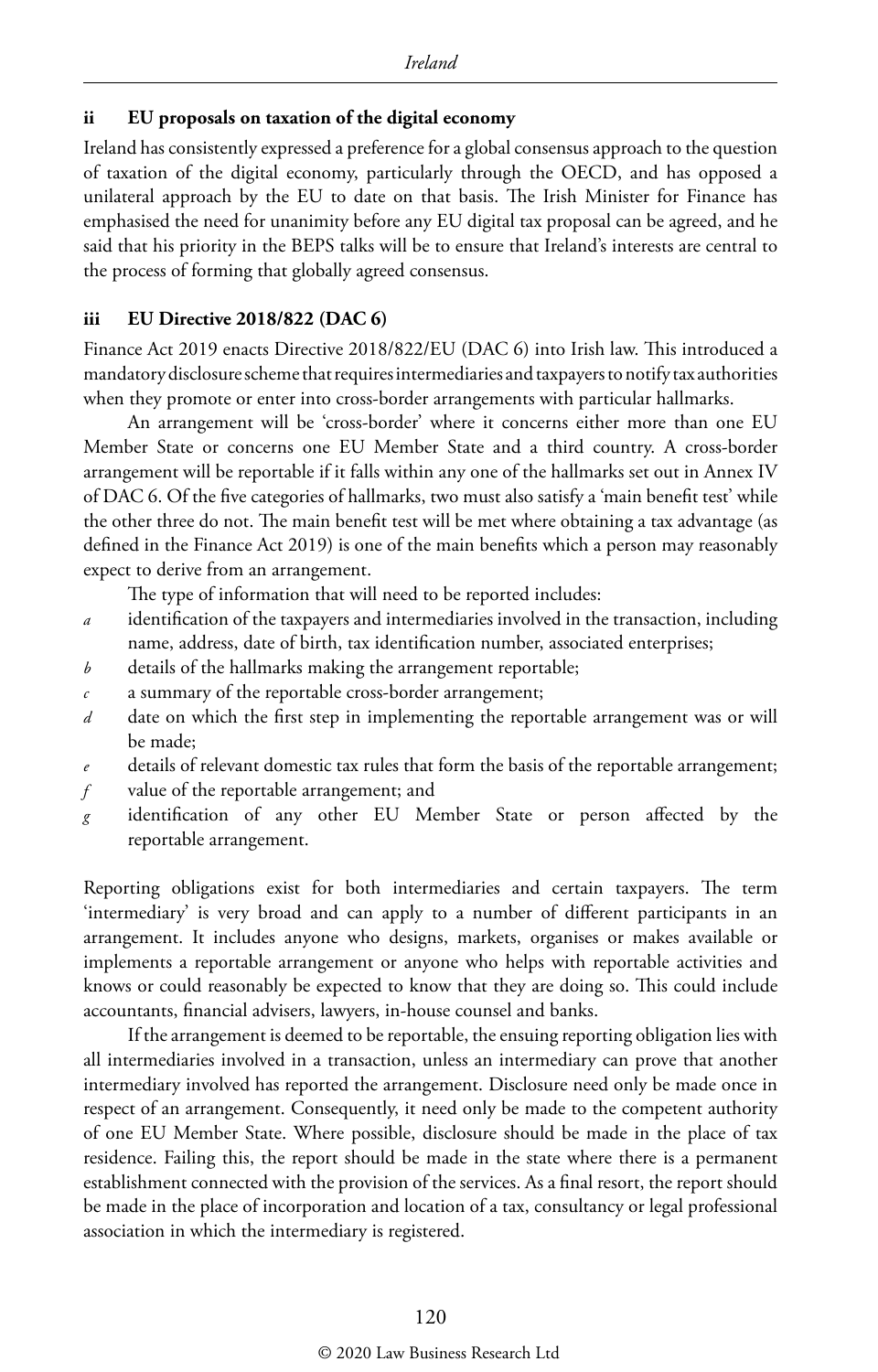An intermediary is not required to report information with respect to which a claim of legal professional privilege could be maintained by the intermediary in legal proceedings. However, in such cases the intermediary must, without delay, notify any other intermediary, or the relevant taxpayer if there are no other intermediaries, of the obligations imposed on the other intermediary/relevant taxpayer as appropriate. The obligation may revert to the taxpayer in certain situations, including where all EU-based intermediaries invoke legal professional privilege.

Reportable arrangements between 25 June 2018 and 30 June 2020 must be reported no later than 31 August 2020. From the 1 July 2020, reportable arrangements must be reported within 30 days beginning:

- *a* on the day after the arrangement is made available for implementation, or
- *b* on the day after the arrangement is ready for implementation, or
- *c* when the first step in the implementation has been made,
- *d* whichever is first, or
- *e* on the day after the intermediary provided directly or by means of other persons aid, assistance or advice.

The Irish legislation provides for monetary penalties for non-compliance. The severity of penalties depends on the type of breach involved. Certain breaches by taxpayers and intermediaries carry a penalty of up to  $64,000$  with a further penalty of up to  $6500$  per day for each day on which the failure continues. The Irish implementation of DAC 6 is a significant new development potentially affecting many ordinary cross-border commercial transactions. Intermediaries and taxpayers will need to monitor transactions and assess whether they are reportable, particularly bearing in mind the legal interpretation of the legislation and potential exclusions.

#### **iv Tax treaties**

Ireland has signed comprehensive double taxation agreements with 74 countries, 73 of which are currently in effect. The agreements cover direct taxes, which in the case of Ireland are:

- *a* income tax;
- *b* universal social charge;
- *c* corporation tax; and
- *d* capital gains tax.

#### *Notable typical or model provisions*

While most Irish treaties follow the OECD model tax treaty, particular Irish tax treaties may depart in some respect from the OECD model language (this is particularly the case with older Irish treaties).

Treaties will typically cover withholding tax on outbound and inbound payments of dividends, interest and royalties, providing for either: (1) a full exemption from withholding tax or reduction in the rate at which the withholding tax applies; or (2) a credit for the foreign tax against the Irish tax payable.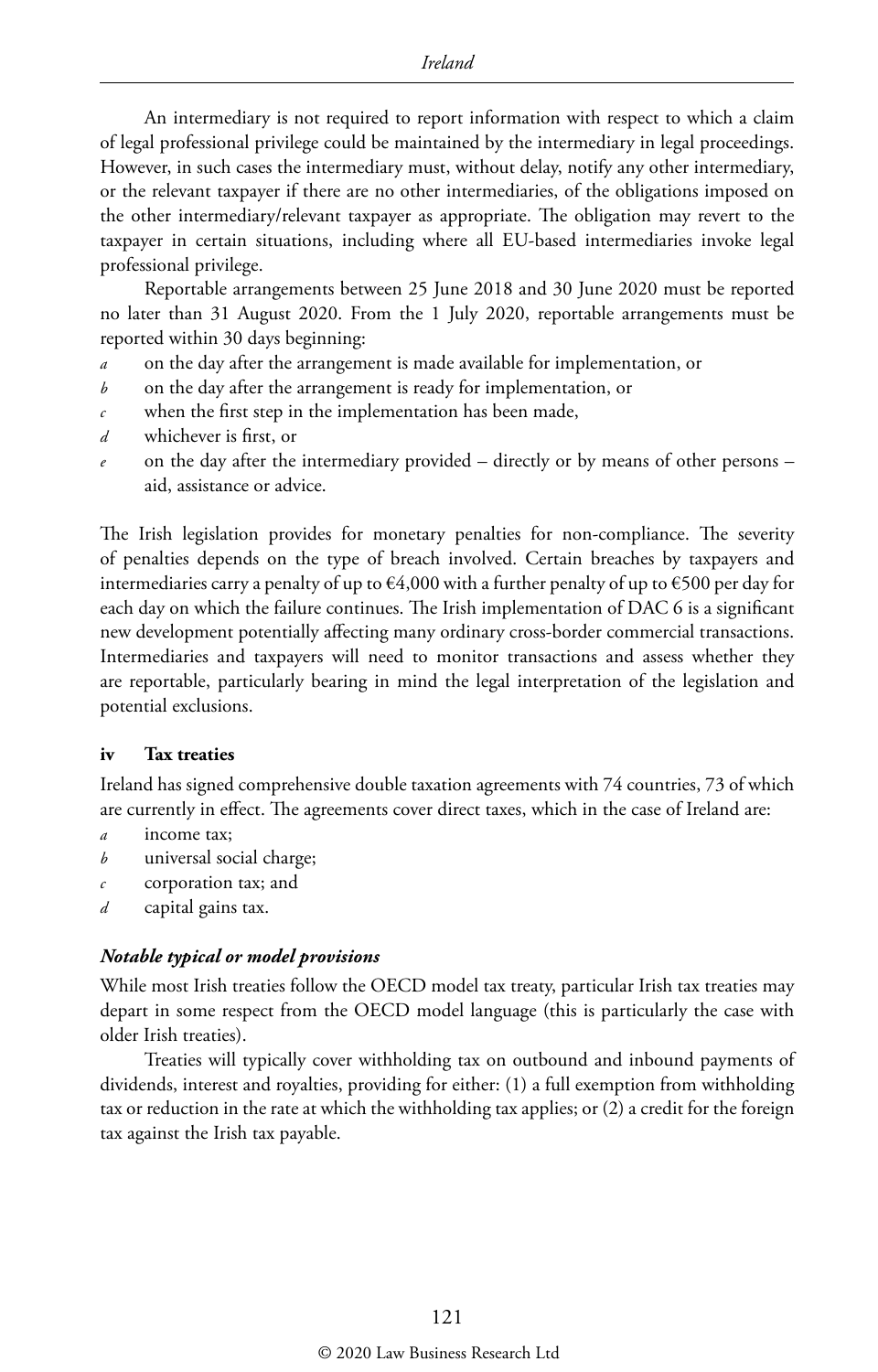#### *Recent changes to and outlook for treaty network*

On 13 June 2019 Ireland signed a new treaty with the Netherlands, which will replace the existing treaty on its entry into effect. Ireland and Switzerland signed a Protocol on 13 June 2019 amending the existing treaty and amending protocols. This was ratified by Finance Act 2019.

Negotiations have concluded for new treaties with Kenya, Oman, Kosovo and Uruguay. In addition to the negotiation of new treaties, Ireland's existing treaty base will be modified by operation of the MLI. Ireland deposited its instrument of ratification of the MLI on 29 January 2019, which entered into force from 1 May 2019. The MLI operates so as to modify existing tax treaties, and how each treaty is modified depends on the method of implementation adopted by each contracting state. The key provisions in respect of Irish double tax treaties will be in relation to the tax treatment of transparent entities, dual resident entities and the introduction of a principle purpose test.

#### **IV RECENT CASES**

#### **i Perceived abuses**

#### *European Commission State Aid investigation – Apple*

The European Commission decision relating to the *Apple* case was published on 19 December 2016. The investigation centred on whether Ireland allowed Apple to adopt a method of taxation that provided it with a competitive advantage and breached EU State Aid rules. The Commission concluded that this did occur, and ordered Ireland to recover approximately  $E13$  billion, plus interest, from Apple.

In coming to its decision the Commission focused on the arm's-length principle and whether Ireland applied that principle in its taxation of Apple. The two Apple entities that were the primary focus of the decision were both non-Irish resident, but maintained an Irish branch. Under Irish law, at that time, only the profits derived from an Irish branch were subject to tax in Ireland. The Commission examined the profits, which, in its view, should have been allocated to the branches under the arm's-length principle. The profits at stake were derived from the intellectual property of the entities. Ireland had treated these profits as outside the scope of Irish taxation, on the basis that the entities were not resident here.

As part of its decision, the Commission effectively determined that the absence of employees and verifiable activity in the head offices meant that a significant amount of that activity should be allocated to the Irish branches. This finding will be studied very closely by companies that have historically utilised similar structures in Ireland.

The case is now with the European General Court for ruling and a decision is expected in the second half of 2020. The decision by the EGC may be appealed to the ECJ, and consequently it may be much longer before a final resolution is arrived at.

#### *Double Irish structure*

The 'double Irish' structure referred to a structure whereby intellectual property was held by an Irish-incorporated company that was managed and controlled outside Ireland, and, therefore, was not Irish tax resident under the rules then in force.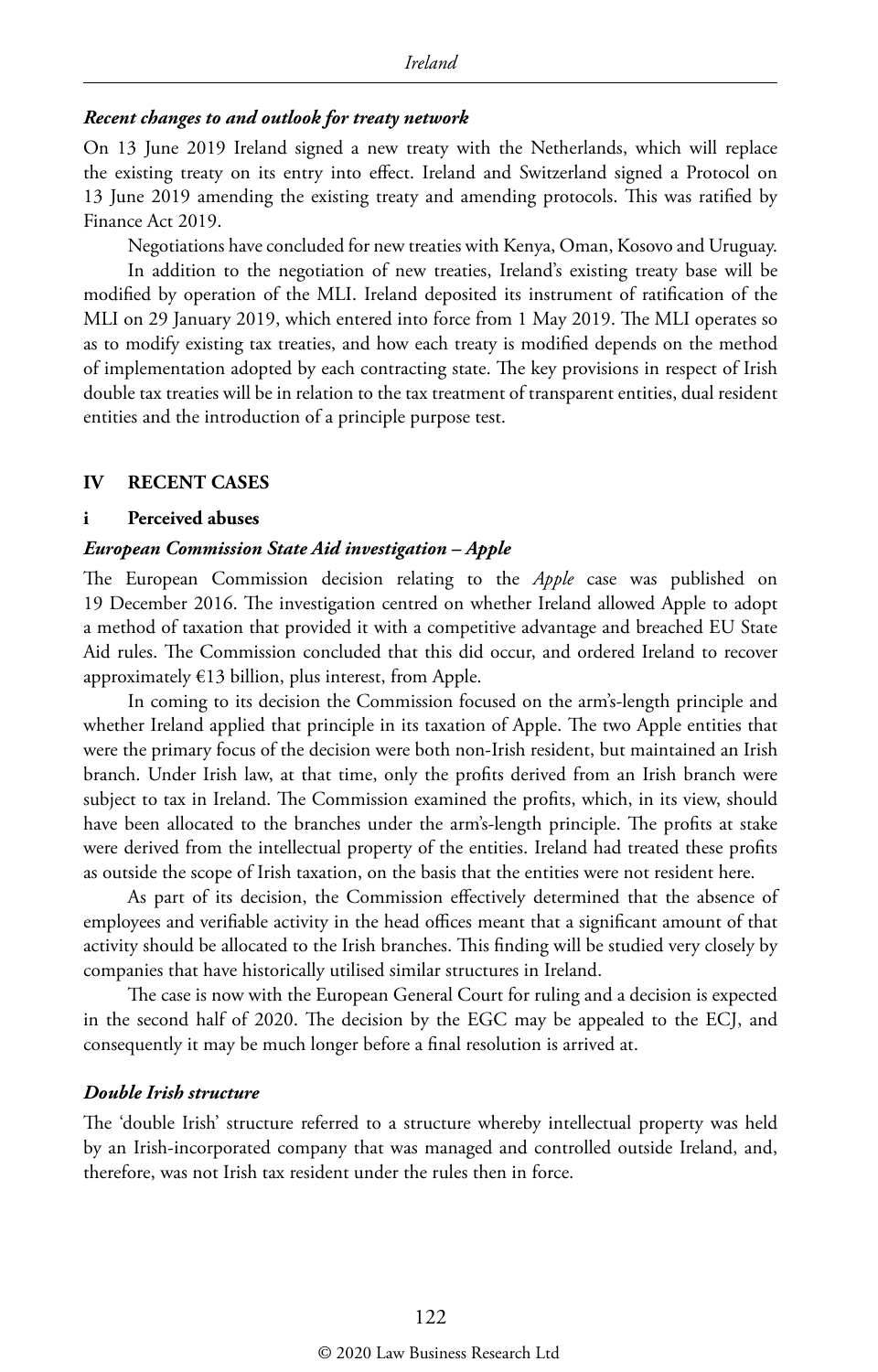In 2015, the Irish government terminated those arrangements, essentially preventing an Irish company from being tax-resident elsewhere. The implementing legislation included a grandfathering provision that requires that existing schemes will be phased out by 2020, broadly accepting a tax treaty partner country in certain cases.

#### *Perrigo Irish tax assessment*

It was announced in December 2018 that the Irish Revenue Commissioners had assessed a subsidiary of the listed company Perrigo Company plc, Perrigo Pharma International, to a tax liability of €1.636 million, not including interest or any applicable penalties. As at the time of writing, this assessment has been appealed by the company to the Tax Appeals Commission in Ireland.

The action being taken by Perrigo Pharma International arises from an assessment for 2013. At the time of the issue in dispute, Perrigo was known as Elan Pharma International. The amended assessment related to the sale in 2013 by Elan Pharma International of its interest in certain intellectual property. It is understood that The Irish Revenue Commissioners, after reassessing the transaction, declared it has been treated as a chargeable gain, which is subject to a higher tax rate rather than a trading transaction.

There has been significant public commentary on this matter given the size of the assessment, and tax advisers have sought to assess the possible outcomes of that assessment and appeal.

#### **OUTLOOK AND CONCLUSIONS**

Ireland has a stable competitive tax regime based on clear, long-established rules. International business has benefited from this environment, hence the number of multinationals headquartered in Ireland and major investment funds that use Irish investment companies.

While it is a time of unprecedented change in the international tax environment, Ireland is keeping pace and adapting to these developments. While Ireland remains committed to its 12.5 per cent tax rate and introduced competitive enhancements such as the knowledge development box and intellectual property amortisation, it has also been among the first countries to implement CbCR, the MLI and other aspects of the OECD BEPS initiatives.

The Finance Act 2019 introduced many changes to the Irish tax landscape, including transfer pricing, DAC 6 and anti-hybrid provisions. Guidance is expected to be published by Irish Revenue in due course on each of these new provisions.

As part of its implementation of EU ATAD, Ireland is running a public consultation on the introduction of interest limitation rules. When introduced, these rules will impact the financing of international investment through Ireland.

Final recommendations on taxation of the digital economy should be forthcoming from the OECD in 2020. There may be further EU tax proposals throughout 2020–2021 on a range of tax issues such as the common consolidated corporate tax base, financial transactions tax, digital sales tax and changes to the national veto system. However, none of these proposals have unanimous support across the Member States, so compromise will be needed for these to progress any further.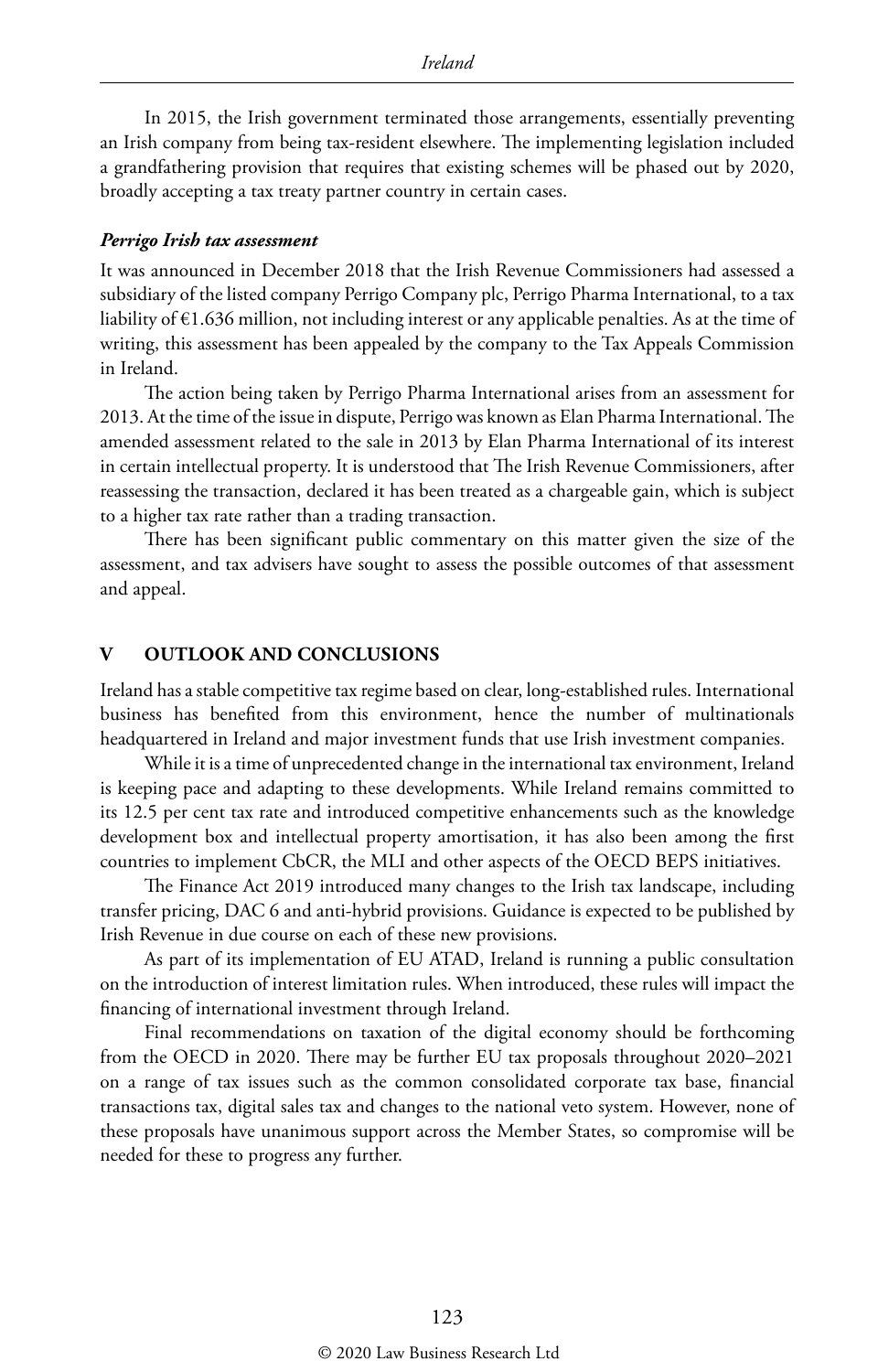## ABOUT THE AUTHORS

#### **ANDREW QUINN**

#### *Maples Group*

Andrew is head of the tax at Maples and Calder, Maples Group's law firm. He is an acknowledged leader in Irish and international tax and advises companies, investment funds, banks and family offices on Ireland's international tax offerings. Andrew is chair of the Irish Debt Securitisation Association, the industry group representing the Irish securitisation industry. Prior to joining the Maples Group, Andrew was a senior partner with a large Irish law firm, and before that a tax consultant with Ernst & Young. He has been recommended by a number of directories, including *Chambers and Partners*, *The Legal 500*, *Who's Who Legal*, *World Tax*, *Best Lawyers*, International Tax Review's *World Tax Guide* and the *Tax Directors Handbook*. Andrew has also been endorsed in Practical Law Company's *Tax on Transactions* multi-jurisdictional guide. Andrew is also the joint author of the book *Taxing Financial Transactions*, Irish Taxation Institute.

#### **DAVID BURKE**

#### *Maples Group*

David is a highly experienced tax specialist and advises on international transactions structured in, and through, Ireland. He works with companies, banks and investment funds and their advisers to structure and implement capital markets, structured finance, asset finance and funds transactions.

#### **MAPLES GROUP**

75 St Stephen's Green Dublin 2 Ireland Tel: +353 1 619 2038 andrew.quinn@maples.com david.burke@maples.com www.maples.com